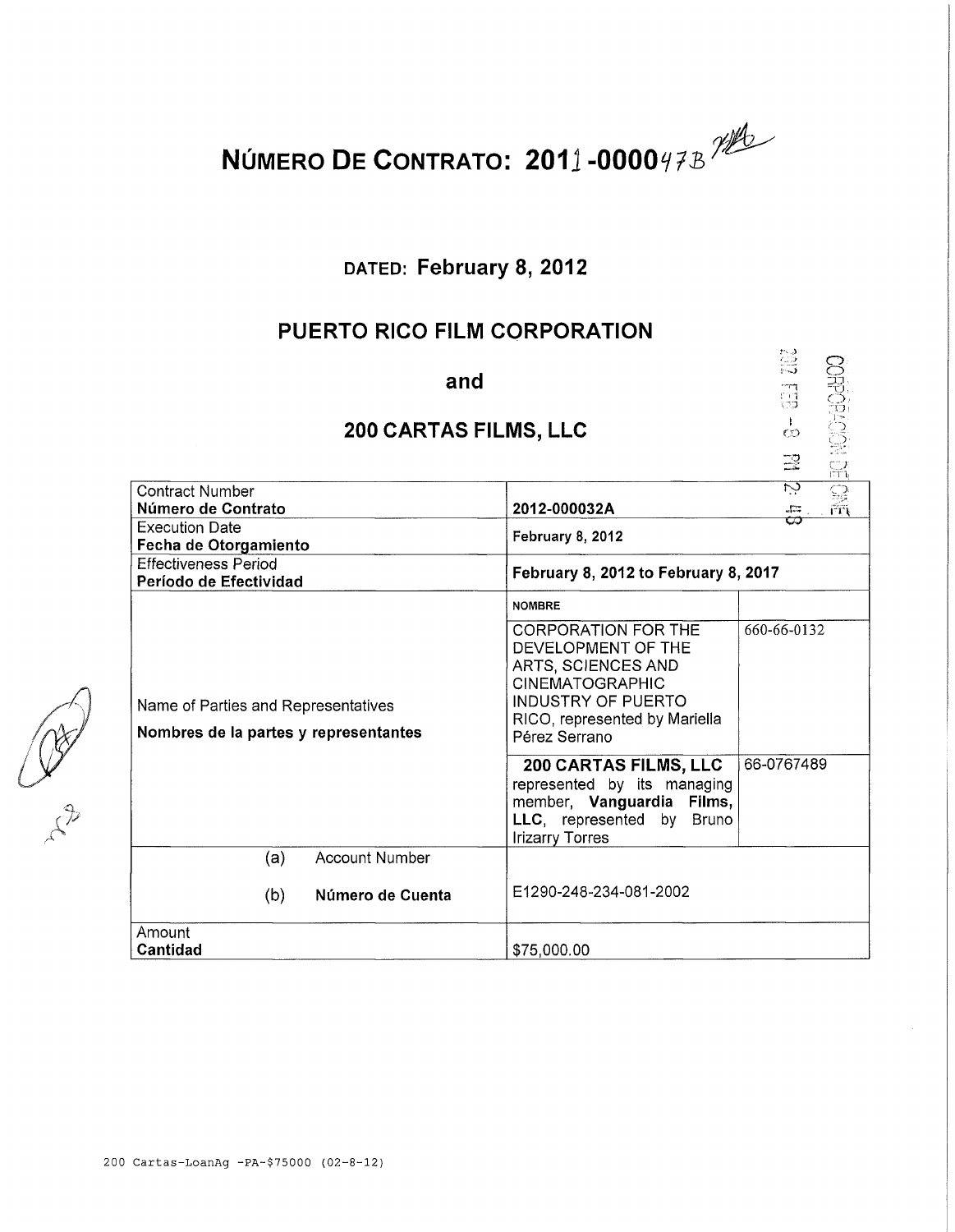#### LOAN AGREEMENT

AS PARTY OF THE FIRST PART: THE CORPORATION FOR THE DEVELOPMENT OF THE ARTS, SCIENCES AND CINEMATOGRAPHIC INDUSTRY OF PUERTO RICO (hereinafter referred to as the "PUERTO RICO FILM CORPORATION" or the "Financier"), a public corporation of the Commonwealth of Puerto Rico, organized pursuant to the provisions of its enabling act, Law Number 121 of August 17, 2001, as amended, represented herein by its Executive Director, Mariella Pérez Serrano, of legal age, married, executive and a resident of San Juan, Puerto Rico, who is duly authorized to appear herein, which authority she shall provide whenever and wherever required; and

AS PARTY OF THE SECOND PART: 200 CARTAS FILMS, LLC (hereinafter referred to as the "Borrower"), a limited liability company organized and existing under the laws of the Commonwealth of Puerto Rico, represented herein by its managing member, Vanguardia Films, LLC, a limited liability company organized and existing under the laws of the Commonwealth of Puerto Rico, represented herein by its authorized representative, Bruno Irizarry Torres, of legal age, married, executive and a resident of San Juan, Puerto Rico, who is duly authorized to appear herein, which authority she shall provide whenever and wherever required.

The Borrower has applied to the Financier for a loan, the proceeds of which are to be used by the Borrower to pay certain production costs and prints and advertising costs ("P&A Expenses") incurred or to be incurred in the distribution of the Picture; as such term is hereinafter defined.

The Financier is willing to provide the loan to the Borrower upon the terms and subject to the conditions hereinafter set forth, and upon the execution and delivery of the Loan Documents, as such term is hereinafter defined. Accordingly, the Borrower and the Financier hereby agree as follows:

1. DEFINITIONS: For the purpose hereof, unless the context otherwise requires, the following terms shall have the meanings indicated:

(a) "Business Day" shall mean any day not a Saturday, Sunday or legal holíday in the Commonwealth of Puerto Rico. Should any payment or prepayment of the principal under the Loan Agreement, or on a Note, become due and payable on other than a business day, the maturity thereof shall be extended to the next succeeding business day.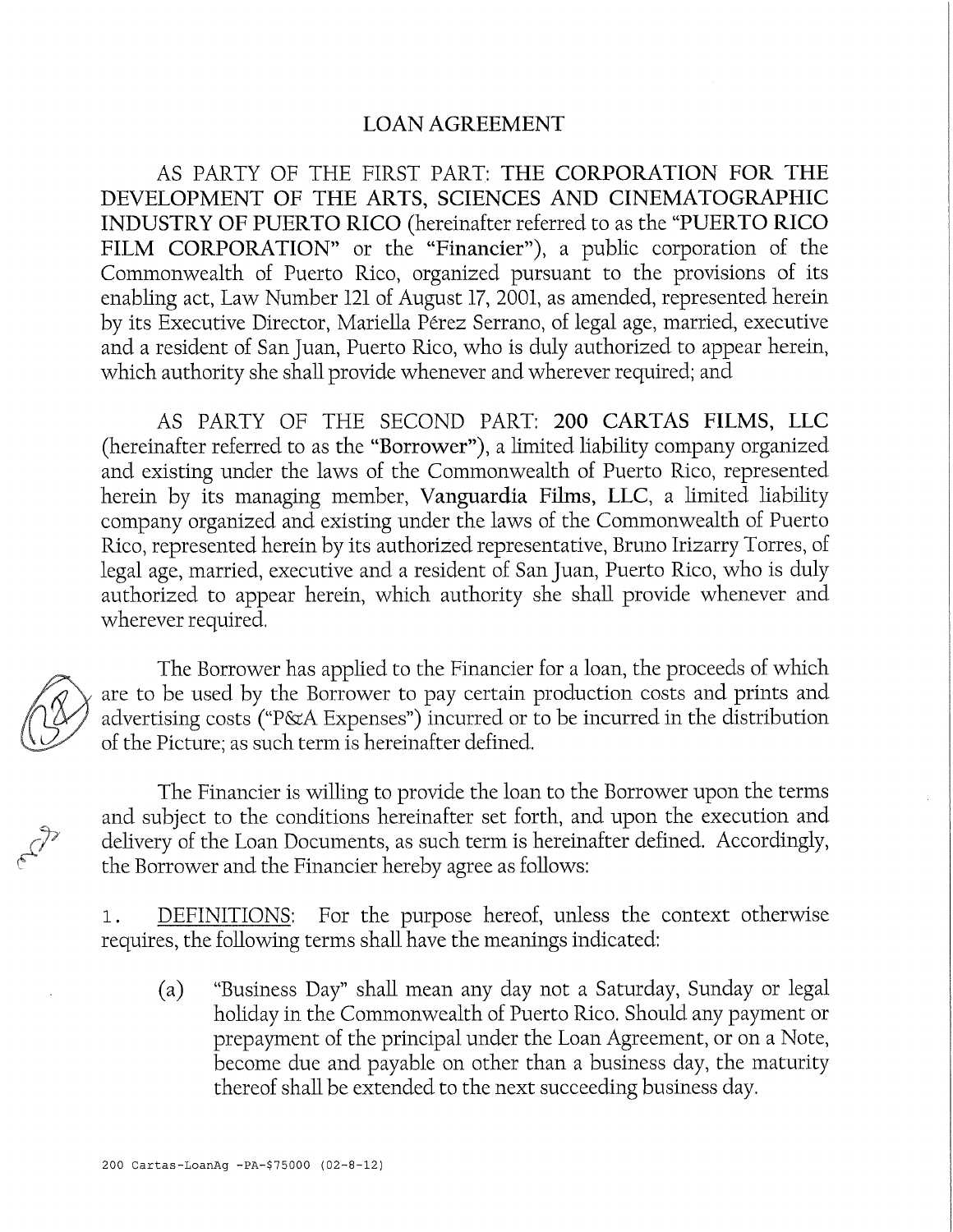- (b) "Closíng Date(s)" shall mean the date of the execution of this Agreement.
- (c) "Collection Account" shall mean the account set up by Financier and Borrower to collect all the proceeds from the sale and exploitation of the Picture throughout the universe and the entity selected to act as collector must be determined pursuant to a written agreement signed by the parties hereto.
- (d) "Distributor" shall mean the Borrower in its role distributing the Picture. The meaning shall change according to the terms established in any contract or bíndíng agreement signed by Borrower granting the dístribution rights to thírd parties.
- (e) "Draw Request" shall mean a written request by the Borrower to transfer funds from the Financier, on a specific time, from the approved Loan Amount.
- (f) "Film Fund Regulations" shah mean the "Regulation for the Administration and Function of the Puerto Rico Film Fund" of September 1, 2006, as amended from time to time.
- $(g)$  "Final Budget" shall mean the estimated cost of producing the Picture, as approved by the Financier and the Borrower, a copy of which, duly initialed by all parties, has been delivered to the Financier prior to the date hereof.
- (h) "Final Shooting Script" shall mean the script from which the Picture is to be made, as approved by the Financier and the Borrower, a copy of which, duly initialed by all parties, has been delivered to and approved by the Financier prior to the date hereof.
- (i) Intentionally Omitted.
- (j) Intentionally Omitted.
- (k) "Laboratory" shall mean such film and/or sound laboratory or laboratories to which the Borrower shall deliver or cause the

200 Cartas-LoanAg -PA-\$75000 (02-8-12)

 $\mathscr{E}^\mathcal{Y}$ 

2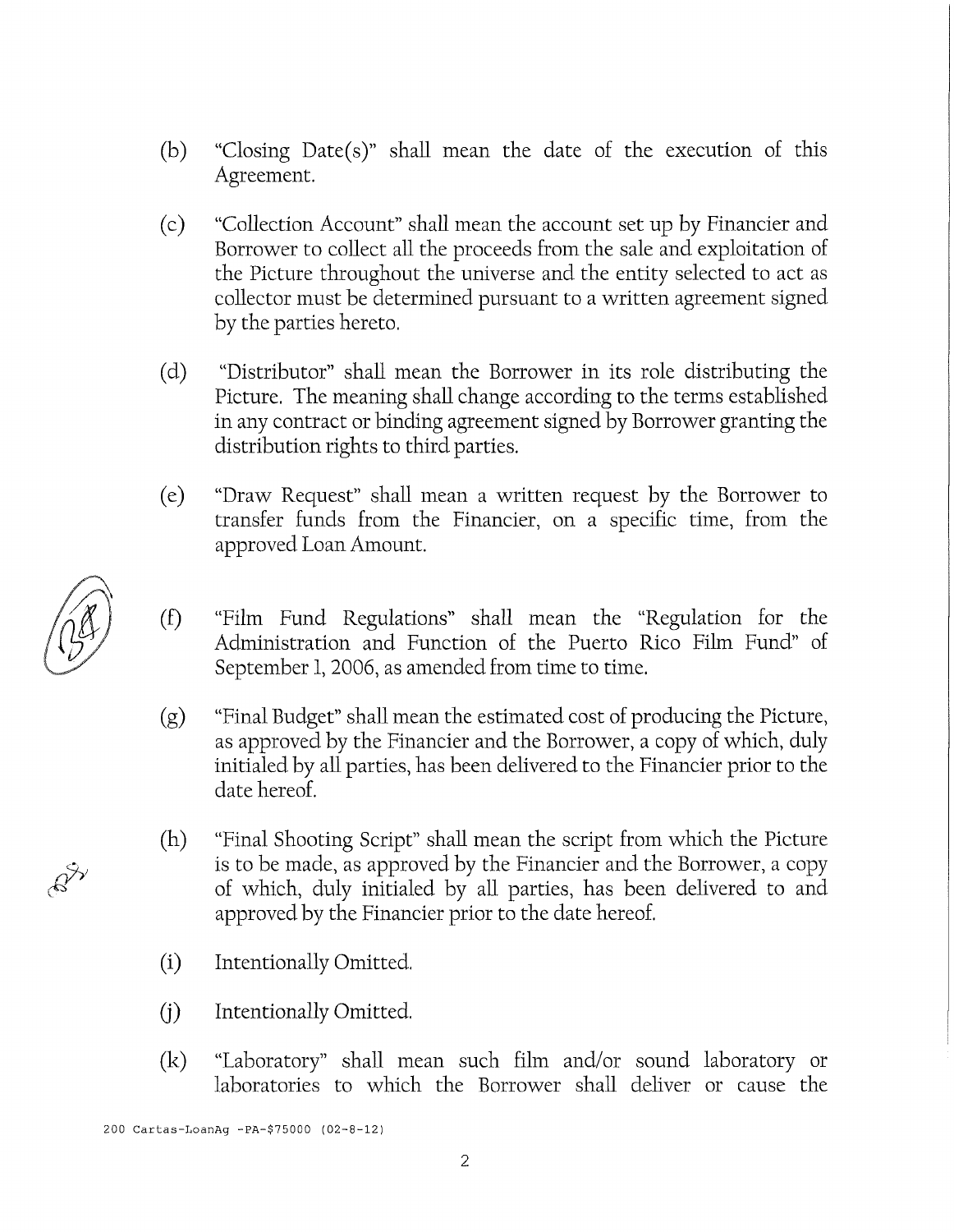Distributor to deliver all negative film and sound track recordings exposed and recorded in connection with the shooting of the Picture.

- (1) "Literary Property" shall mean all common law and/or statutory, hterary and other properties which form the basis of the Picture or from which it is adapted.
- (m) "Loan Documents" shall mean this Loan Agreement, and all other documents executed or to be executed or produced ín connection with this Agreement or the financing transactions contemplated herein.
- (n) "Note" shall mean the negotiable promissory note or notes duly executed and dehvered by the Borrower to the Financier evidencing the borrowing made by the Borrower pursuant to this Loan Agreement, payable to the Financier, dated the date of the loan and in the principal amount of same.
- (o) "Person" shall mean natural or statutory persons, including, without limitation, corporations, associations, companies and partnerships.
- (p) "Picture" shall mean that certain feature-length theatrical motion picture photoplay entitled "200 Cartas".
- (q) "Production Bank Account" means a bank account at a Puerto Rico bank into which all funds to be used by Borrower in the production of the Picture are to be deposited.
- (r) "Shooting Schedule" shall mean the schedule showing the scenes to be filmed each day during the principal photography of the Picture as approved by the Financier, the Borrower, and the Distributor, a copy of which, duly initialed by all parties, has been delivered to the Financier prior to the date hereof.

#### $2.$ LOAN TERMS:

(a) Subject to all the terms and conditions contained in this Loan Agreement, the Financier agrees, to make available to the Borrower a loan ín the total aggregate amount of  $$75,000.00$  (the "Loan"). The Loan will be disbursed from time to time in advances that shall never exceed the total

Cartas-LoanAg -PA-\$75000 (02-8-12)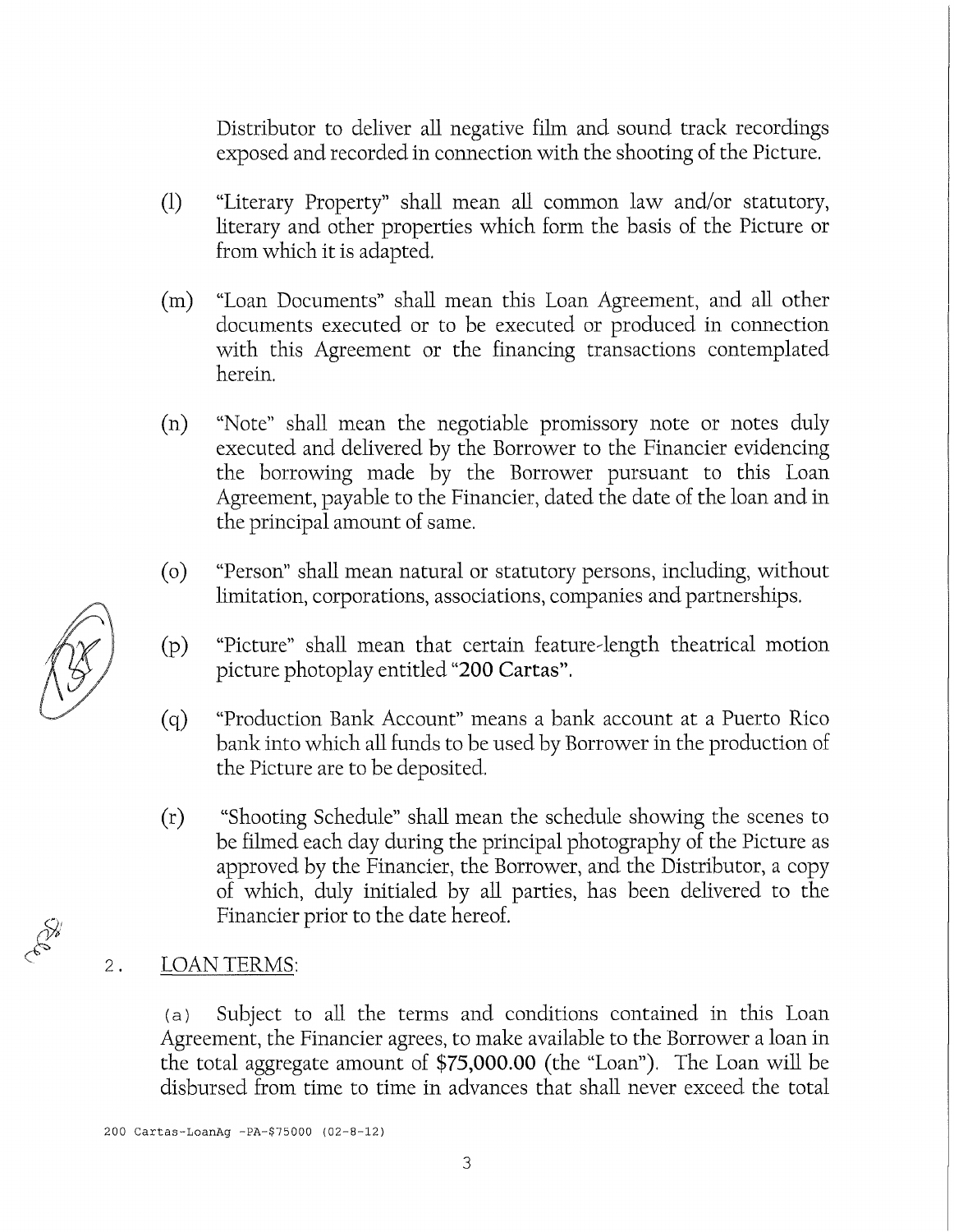aggregate amount of \$75,000.00. These funds are allocated from the special funds created pursuant to Chapter VII of Puerto Rico Law Number 121 of August 17, 2001 in the books of the Department of Treasury of Puerto Rico under the ñame "Funds of the Corporation for the Development of the Sciences, Arts and Cinematographic Industry of Puerto Rico".

(b) AMOUNT: Subject to the terms and conditions hereof, and relying on the representation, covenants, and warranties of the Borrower contained herein, the Financier agrees to loan or advance to the Borrower monies under the Loan from time to time in advances that shall never exceed the total aggregate amount of \$75,000.00. Borrower shall use the funds provided under the Loan for the payment of P&A Expenses in connection with the dístribution of the Picture.

(c) NOTE; MATURITY DATE: The borrowings made by the Borrower under the Loan shall be evidenced by the Loan Note, payable to the Financier, duly executed by the Borrower, and the disbursement checks. The Loan made hereunder shall not bear interest. The maturity date of the entire Loan shall be 60 months from the date of this Loan Agreement.

(d) REPAYMENT AND COLLATERAL: Borrower shall repay the Loan to Financier from time to time from the Borrower's entire share of the proceeds from the exploitation of the sale, in all formats, of the Picture and its soundtrack album throughout the world. There shall be no monthly minimum payment amount, but Borrower recognizes that all gross revenue or íncome of the Picture from the aforesaid sources shah be destined to the payment of the Loan until it is paid in full prior to any and all cash distributíons and recoupment of ínvestors in the Picture;

(e) OPTIONAL PREPAYMENT OF LOAN: Upon at least five (5) days' prior written notice to the Financier, the Borrower may at its option repay the Loan hereunder, in whole or in part, from time to time.

 $(f)$  FINANCIER'S STATEMENTS: Until the Loan is fully paid and discharged hereunder, the Financier shall render to the Borrower, upon its request, a statement of the Borrower's account, prepared from the Financier's records, showing in reasonable detail for the subject month and cumulatively to date, the amount of the Loan, charges and amounts collected from all sources.

(g) AUDITS: Borrower shall engage an accountant, acceptable and consented to, in writing, by Financier, to maintain accurate books of accounts and records of all its business transactions under this Agreement including, but not limited to, a record of all payments received, or credits granted. Furthermore, Borrower shall engage a payroll company, to keep all payroll accounts, process, prepare and deliver payroll payments, in

<sup>200</sup> Cartas-LoanAg -PA-\$75000 (02-8-12)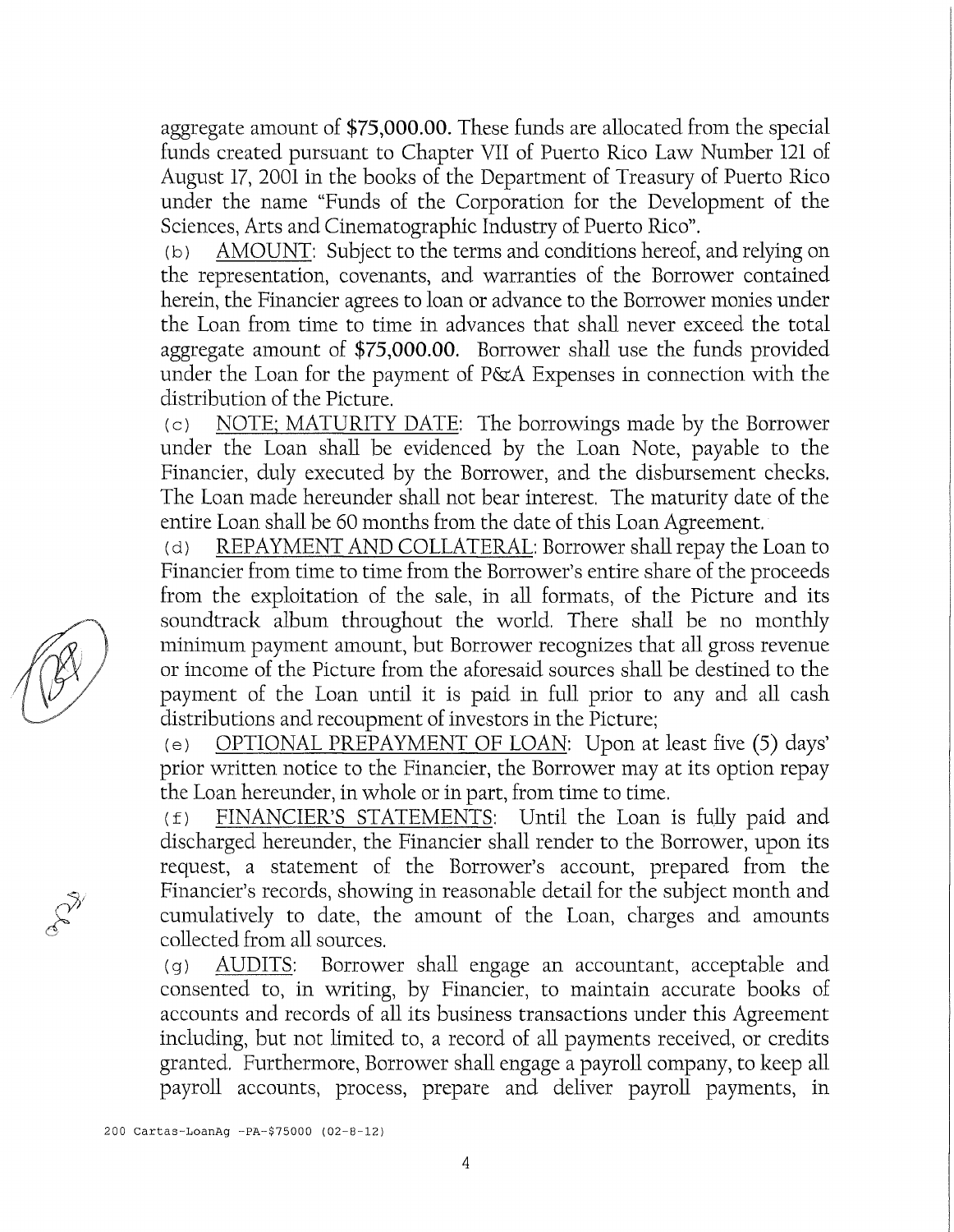compliance with Puerto Rico law. These books and records shall be kept in Borrower's place of business and, at all times during normal business hours and upon reasonable advance notice, the Financier or its duly authorized agents or auditors shall have access to such books and records and may copy or may cause to be copíed such extracts as may be deemed necessary by Financier.

(h) The Picture's production and all its business transactions under this Agreement may be audited, in an external audit, by a firm of accountants provided by Financier at its own expense. Borrower consents that all books and all records, whether financial or other, related to this Agreement and the production of the Picture will be readily available for evaluation during any such audit(s). Borrower hereby binds itself to preserve, in readily accessible form, all work papers, reports, attendance sheets and all other documents related to the Picture so they can be evaluated by Financier, its officers, employees, agents and representatives, or through the aforesaid external auditor, or the Office of the Comptroller of Puerto Rico. Said documents shall be preserved for a period no less than six (6) years from the certificatíon of the last Draw Request.

<sup>3</sup> . DRAW PROCEDURES: The funds constituting the Loan contemplated hereunder shall be advanced by the Financier upon the Draw Request by the Borrower.

- (i) A first advance related to this Loan will be made by Financier in favor of Borrower according to Schedule 3(i).
- (ii) Advances related to this Loan by Financier shah be made in a period no greater than seven (7) working days, as of the day the Financier approves the Draw Request. The Financier may, at its solé option, choose to advance funds hereunder through a direct deposit mechanism ínto the Production Bank Account.

REPRESENTATIONS AND WARRANTIES: The Borrower represents and warrants to the Financier that: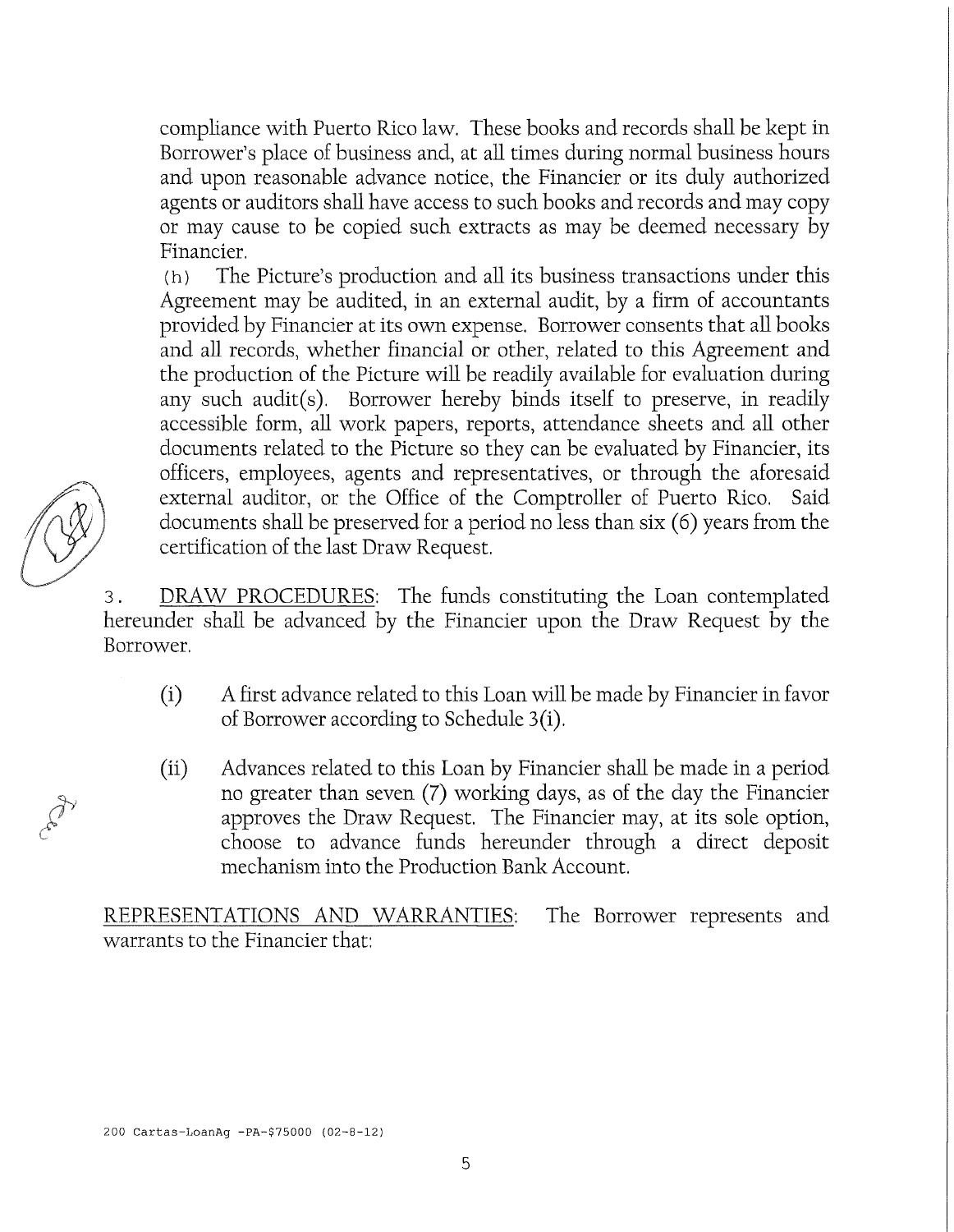### (a) ORGANIZATION; CORPORATE POWERS, ETC.

(i) the Borrower is a limited liability company duly organized, validly existing and in good standing under the laws of the Commonwealth of Puerto Rico,

(ii) the Borrower has the corporate power and authority to own its properties and assets and to carry on its business as now being conducted and is quahfied to do business in every jurisdiction wherein such qualification is necessary, and

(iií) the Borrower has the corporate power to execute, deliver and perform this Loan Agreement, to borrow hereunder, and execute and deliver the Note, and to assume the obligations and give the warranties, representations and undertakings herein contained.

(b) AUTHORIZATION OF BORROWING, ETC.: The execution, delivery and performance of this Loan Agreement by the Borrower, the borrowing hereunder by the Borrower, the execution and delivery of the Note by the Borrower, have been duly authorized by all requisite corporate action and will not violate any provision of law, any order of any court or other agency of government, the Certificate of Organízatíon or Operating Agreement of the Borrower, or the provisión of any indenture, agreement or other instrument to which the Borrower is a party, or by which it or any of its properties or assets is bound, or be in conflict with, result in a breach of or constitute (with or without due notice and/or lapse of time) a default under any such indenture, agreement or other instrument, or result in the creation or imposition of any líen, charge or encumbrance of any nature whatsoever upon any of the properties or assets of the Borrower, other than as a result of this Loan Agreement.

(c) LITIGATION: There is no action, suit or proceeding at law or in equity or by or before any governmental instrumentality or other agency or any investigation of the affairs of the Borrower now pending, or, to the knowledge of the Borrower, threatened against or affecting the Borrower or any properties or rights of the Borrower which, if adversely determined, would materially affect the abihty of the Borrower to perform its respective obligations hereunder or concerning the distríbution of the Picture as contemplated.

(d) TAX CREDITS: Borrower represents and warrants that the funds disbursed under this Loan Agreement shall not be used, directly or indirectly, by

200 Cartas-Loanñg -Pñ-\$75000 (02-8-12)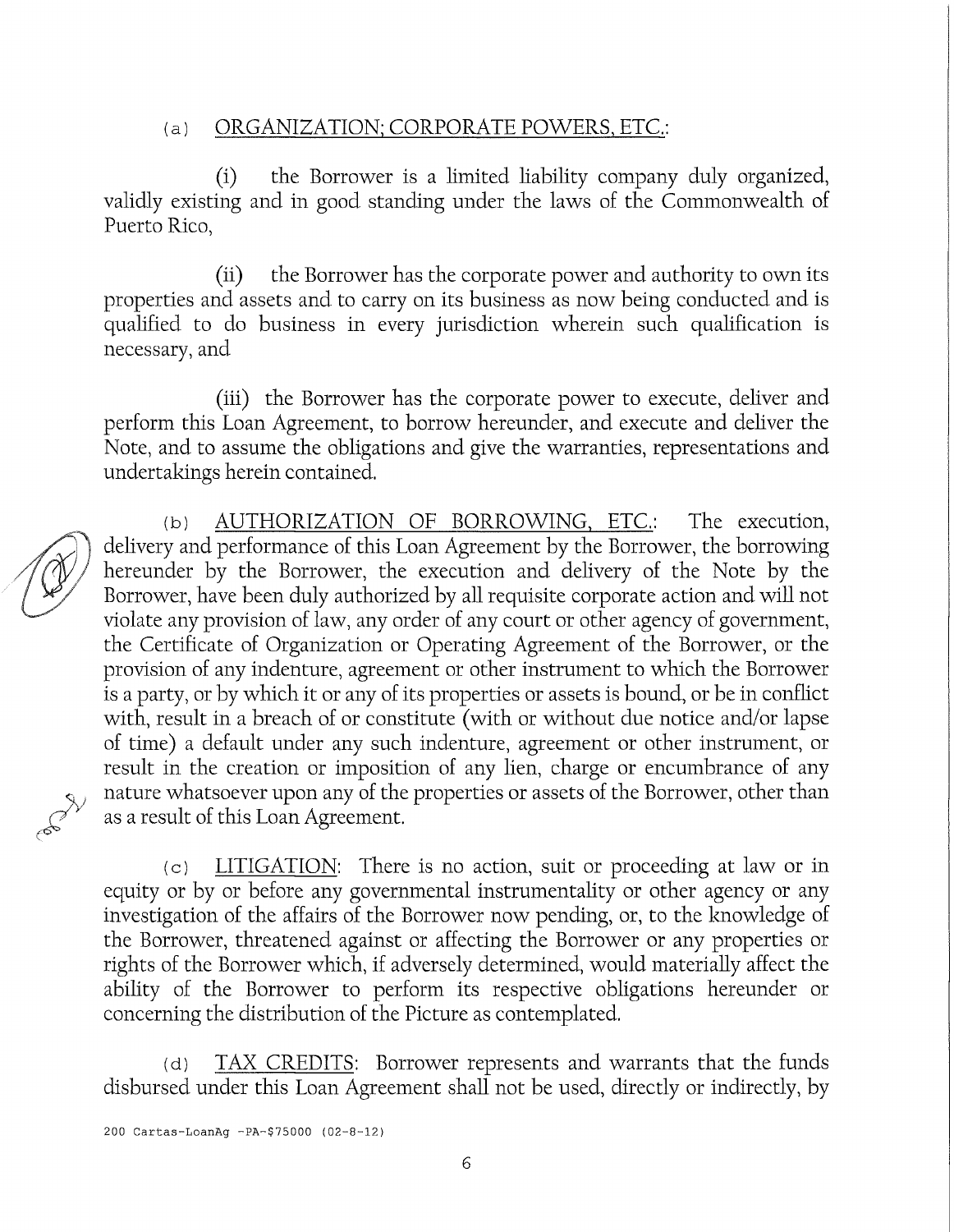Borrower and/or any of its subsidiaries or affiliates and/or any of its stockholders, directors, officers, representations, or agents to request, solicit or access or cause the grant of any tax credits under the law for the development of the Puerto Rico Film Industry, Law No. 362, dated December 24, 1999, as amended from time to time.

#### (e) OTHER REPRESENTATIONS:

( i) That no employee or official of Financier, including members of its Board of Directors, has any pecuniary interests, directly or índirectly, by himself or through a member of his family or third person, in the execution and performance of this contract pursuant to Law 12 of July 24,1985, as amended from time to time, also known as "Government Ethics Law";

(ii) That none of Borrower's officers or employees occupy any regular position or is a trustworthy employee ("empleado de confianza") within any agency, instrumentality or public corporation of the Commonwealth of Puerto Rico, including without límitation, the University of Puerto Rico or any municipality;

(iii ) That no officer of the Borrower has been convicted of a crime: (a) against the public trust, and/or treasury function, or (b) that involved state or federal public funds or property. The Borrower expressly recognizes that this is an essential condition of this Agreement and in the event this warranty ceases to be correct, in whole or ín part, the Financier can termínate this Agreement and the Borrower shall reimburse to the Financier all monies disbursed under this Agreement;

(iv ) The Borrower has filed, for the 5 years immediately preceding the date of this Agreement, íncome tax returns and it owes no monies ín connection therewith to the Commonwealth of Puerto Rico or it is complying with a payment plan for any outstanding income tax owed. In the event Borrower carne into existence within the 5-year period prior to the date of this Agreement, then the stockholders and directors of Borrower shall provide the aforesaid certifícation, in their personal or corporate capacity, for such time period of actual existence, as a supplement to Borrower's certifícate. The Borrower expressly recognizes that this is an essential condition of this Agreement and in the event this warranty ceases to be correct, in whole or in part, the Financier can termínate this Agreement and the Borrower shall reimburse to the Financier all monies disbursed under this Agreement;

200 Cartas-LoanAg -PA-\$75000 (02-8-12)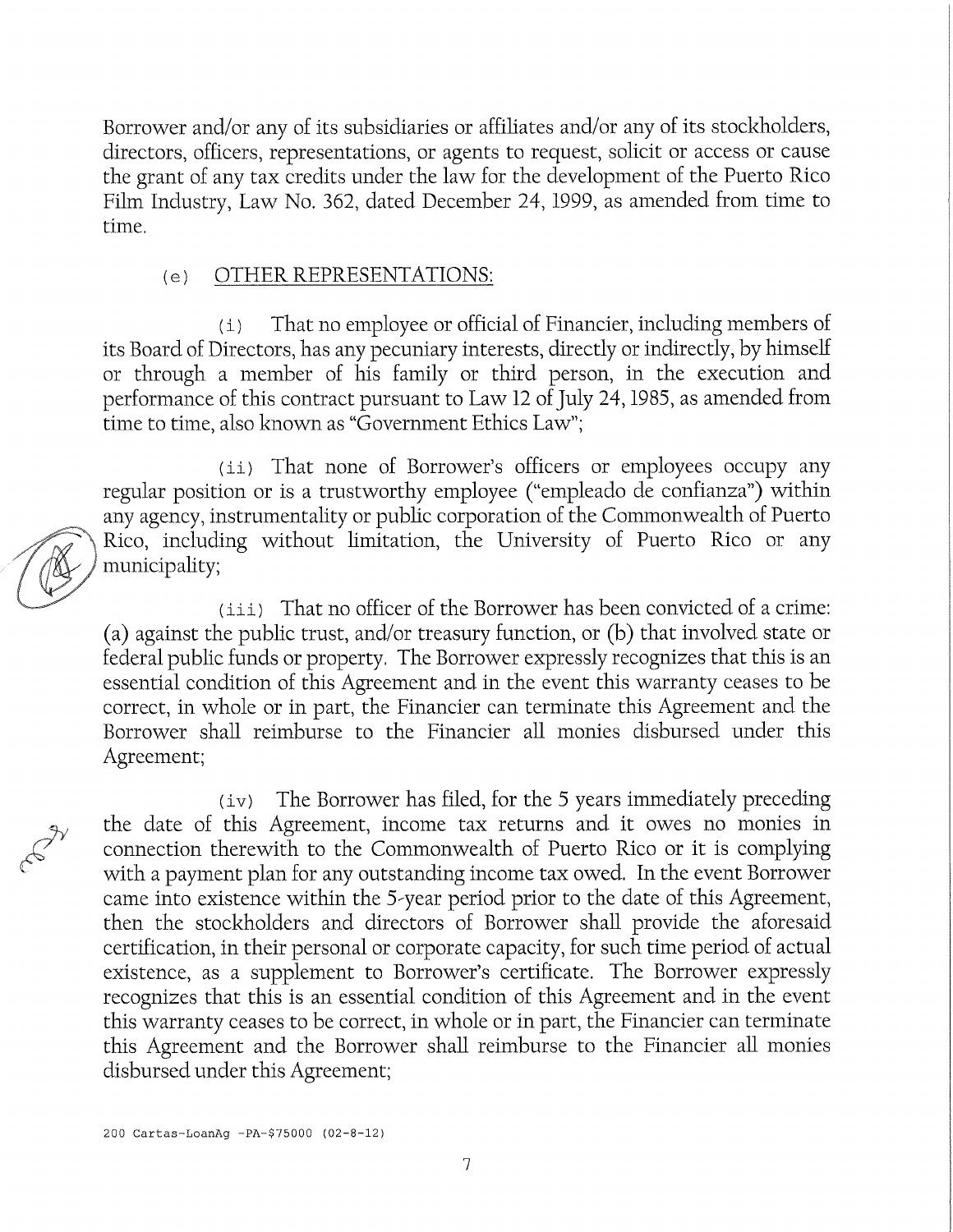(v) The Borrower warrants to and shah, as an essential and necessary condition of this Agreement, show and deliver, when requested by the Financier or any authorized representative thereof, the certifications and documents that evidence Borrower's financial and tax situation;

 $(v_i)$  the Borrower warrants and shall, as an essential and necessary condition of this contract, show and deliver, when requested by the Financier or any authorized representative thereof, the certifications and documents that evidence Borrower's financial and tax situation; that each person contracted or recruited to work within Puerto Rico in any task or job related to the Film object of this contract shah be eligible to work ín Puerto Rico, pursuant to the laws and regulations of the Department of Immigration and Citizenship of the United States of America;

(vii) the Borrower is not a party to and will not be a party to any contract, agreement, verbal or otherwise, with any agency or public corporation, of the Commonwealth of Puerto Rico, that would constitute a conflict of interest with this Agreement and/or the actions, duties and/or responsibilities to be undertaken by Borrower under the Agreement, Moreover, the Borrower does not and shall not represent any private interest in any case or matter that would imply: (i) conflict of interest with the Financier or (ii) a conflict of interest with the public policy of the Financier;

(viii) the Borrower, if a natural person, does not have nor has reason to believe there should be any debt outstanding regarding child support payments under the government program known as Administración para el Sustento de Menores (ASUME) and shall, as an essential and necessary condition of this contract, show and deliver, when requested by the Financier or any authorized representative thereof evidence thereof;

(ix) the Borrower does not have any action, suit, litigation, arbitration, investigation or other proceeding of or before any court, arbitrator or governmental or regulatory offícial, body or authority of the Commonwealth of Puerto Rico, and to the best knowledge of the Borrower, threatened against Borrower, nor does Borrower know or have reason to know of any basis for any such action, suit, litigation, arbitration, investigation or proceeding; Borrower is not aware of any claim, event, occurrence or conflicting contracts with any agency of the Commonwealth of Puerto Rico that would require Borrower to give notice to Financier.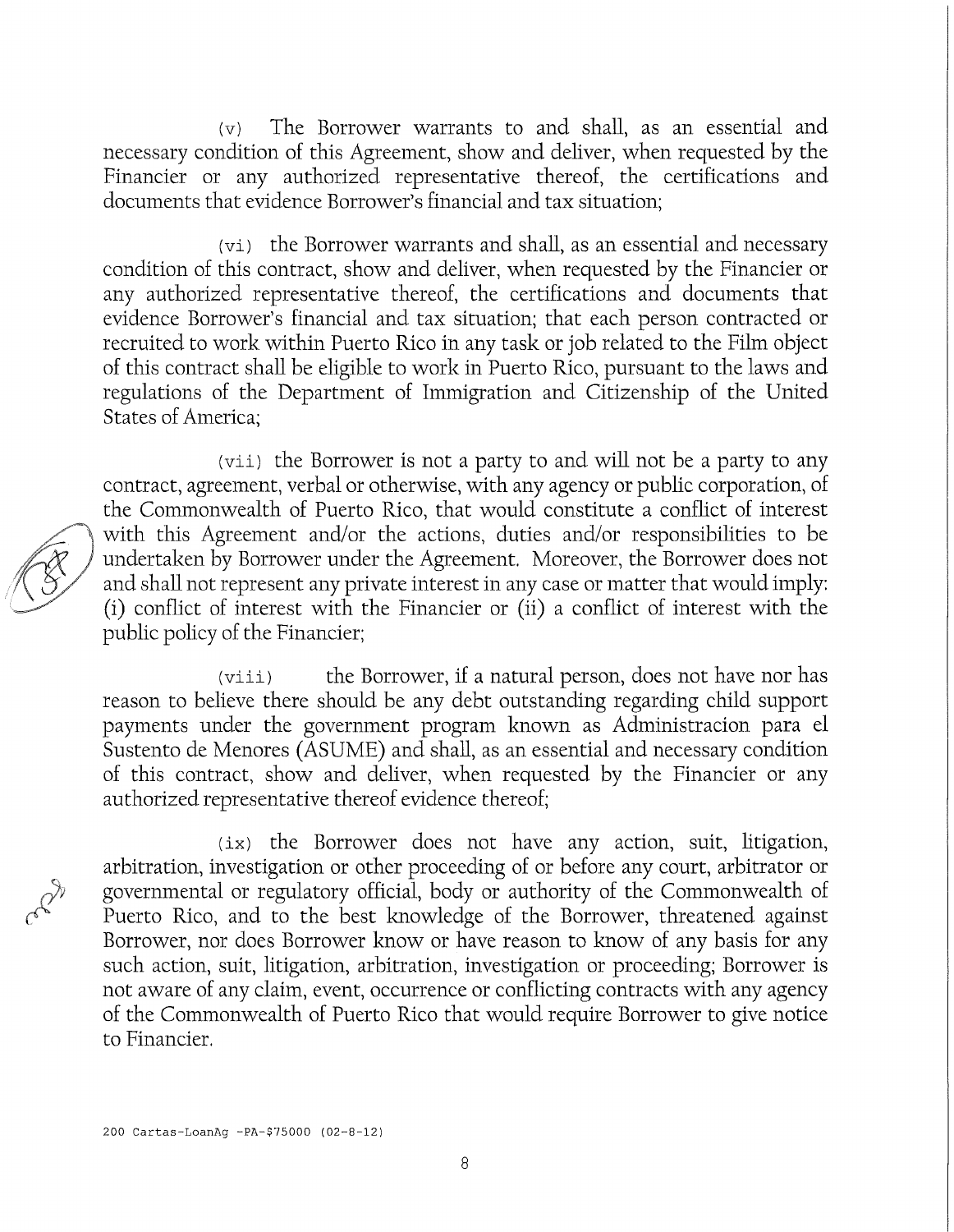$(x)$  Unless the Financier otherwise expressly agrees in writing, all materials incorporated in the Picture will be original in the person(s) notified to the Financier by the Borrower except insofar as they may be in the public domain;

 $(xi)$  That the Borrower shall comply with all the terms of this Agreement.

5. CONDITIONS OF LENDING: The obligation of the Financier to lend or advance any and all sums hereunder is subject to the following conditions precedent:

(a) REPRESENTATIONS AND WARRANTIES: At the time of each and every borrowing hereunder, the representations and warranties set forth in Section 4, above, shall be true and correct on and as of such date with the same effect as though such representations and warranties had been made on and as of such date.

(b) NO DEFAULT: At the time of any borrowing hereunder, the Borrower shall be in compliance with all the terms and provisions set forth herein on its part to be observed or performed, and no Event of Default specified in Clause 9, below, nor any event which upon notice or lapse of time or both, would constitute such an Event of Default, shall have occurred.

(c) ACQUISITION OF RIGHTS TO THE PICTURE: The Borrower shall have entered into agreements (and shall have provided original, fully executed counterparts thereof to the Financier) for the acquisition of exclusive motion picture and related exclusive production, dístríbution and exploitation rights in and to the Literary Property, and deal memos for the employment of the principal performers in the Picture, and the director and producer of the Picture, all of which agreements shall be valid, binding and continuing in full force and effect.

(d) INSURANCE: The Borrower has caused to be furnished to the Financier insurance certificates which shall remain at all times in full force and effect showing the Financier and the government of Puerto Rico as an additional insured (except that the Borrower need not name the Financier as an additional insured under the errors and omissions policy, if to do so would materially increase the cost for such insurance) and loss payee and showing full and complete coverage including, but not limited to, film producers' indemnity (cast and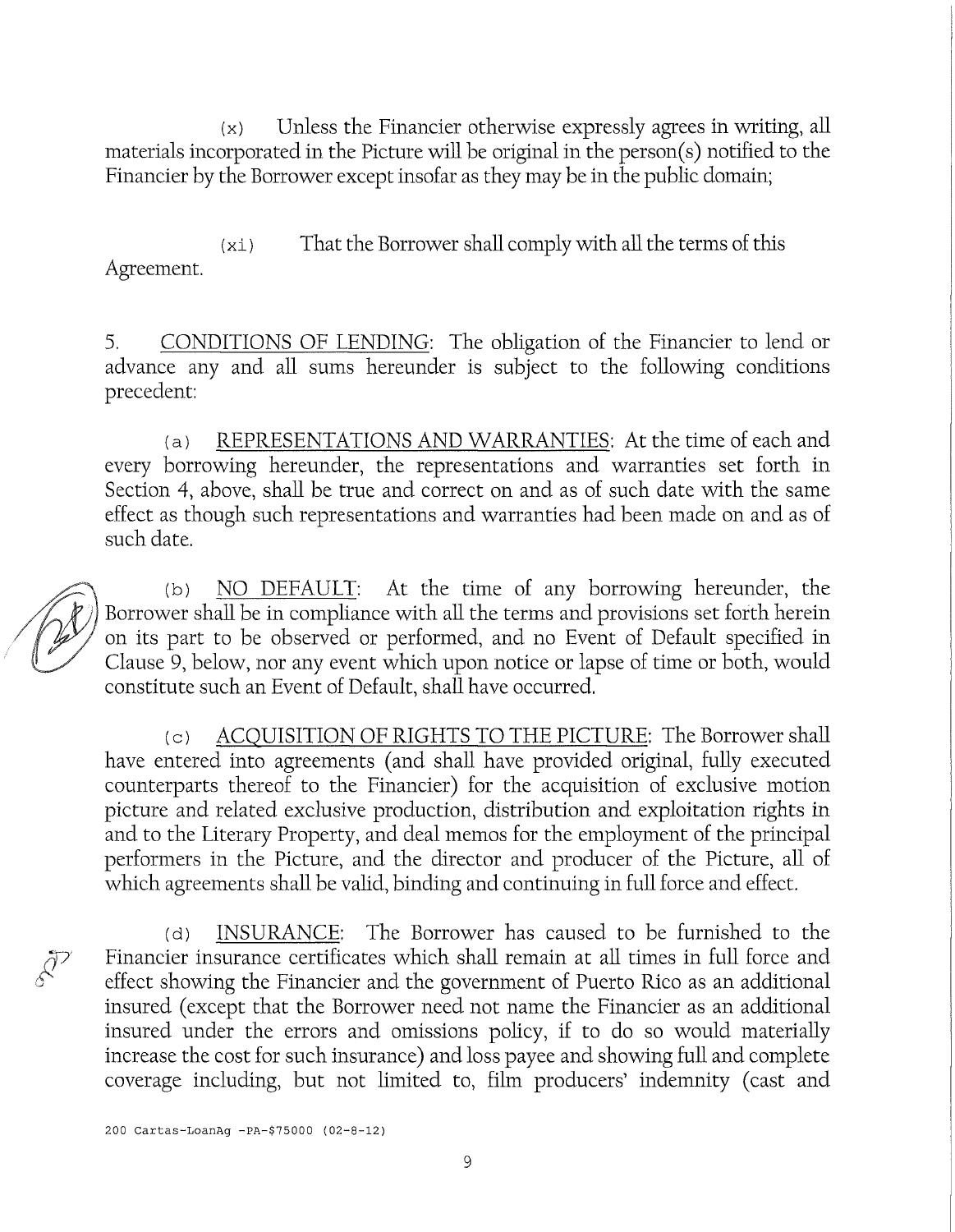preproduction cast insurance); all risks negatíve including faulty camera, stock and processing; use and occupancy (extra expense insurance); props, sets, wardrobe and miscellaneous equipment insurance; third-party property damage (care custody control) liability; Workmen's Compensation and Employer's Liability; comprehensive general auto liability; errors and omissions and all such other normal types of motion picture production insurance as the Financier may reasonably require. All such policies shall provide that they cannot be terminated or materiahy altered without giving the Financier at least thirty (30) days' written notice thereof.

(e) INDEMNITY: The Borrower agrees to indemnify and save harmless, the Financier, its licensees, assignees, and affiliated companíes or agencies, and the officers, directors, employees and agents of all the foregoing and the government of Puerto Rico, against and from all costs, claims, awards, damages (including the Financier's legal costs) and/or liabilities whatsoever arísing directly or indirectly, in the production of the Picture or from any breach or non performance of the Borrower's representations, warranties, undertakings, obligations or other provisión hereof contained ín this Agreement.

 $(f)$  CREDITS: The Puerto Rico Film Corporation or its nominee will have the right to be accorded the last credit in the end credits of the Picture, a company presentation credit in the form of *"This picture wasfinanced in part by the Puerto Rico Film Corporation*" together with its logo. This credit and logo will also appear in all paid advertising (subject to all customary exclusions). The Film Corporation, or its nominee, wih also be accorded an "Executive Producer Services provided by *Tuerto Rico Film Corporation*"' together with its logo credit in the end credits, position to be at the Producer's discretion. The Puerto Rico Film Corporation logo will appear in the opening credits, alone, fuh size, fuh color, for a minimum of 5 seconds.

4 . AFFIRMATIVE COVENANTS: The Borrower covenants and agrees that from the date hereof and until payment in full of the principal of the Note, unless the Financier shall otherwise consent in writing, that the Borrower will:

(a) CORPORATE EXISTENCE; PROPERTIES, ETC; Do or cause to be done all things necessary to preserve and keep in full force and effect its corporate existence, rights and franchises and comply with all laws applicable thereto or its business and operatíons.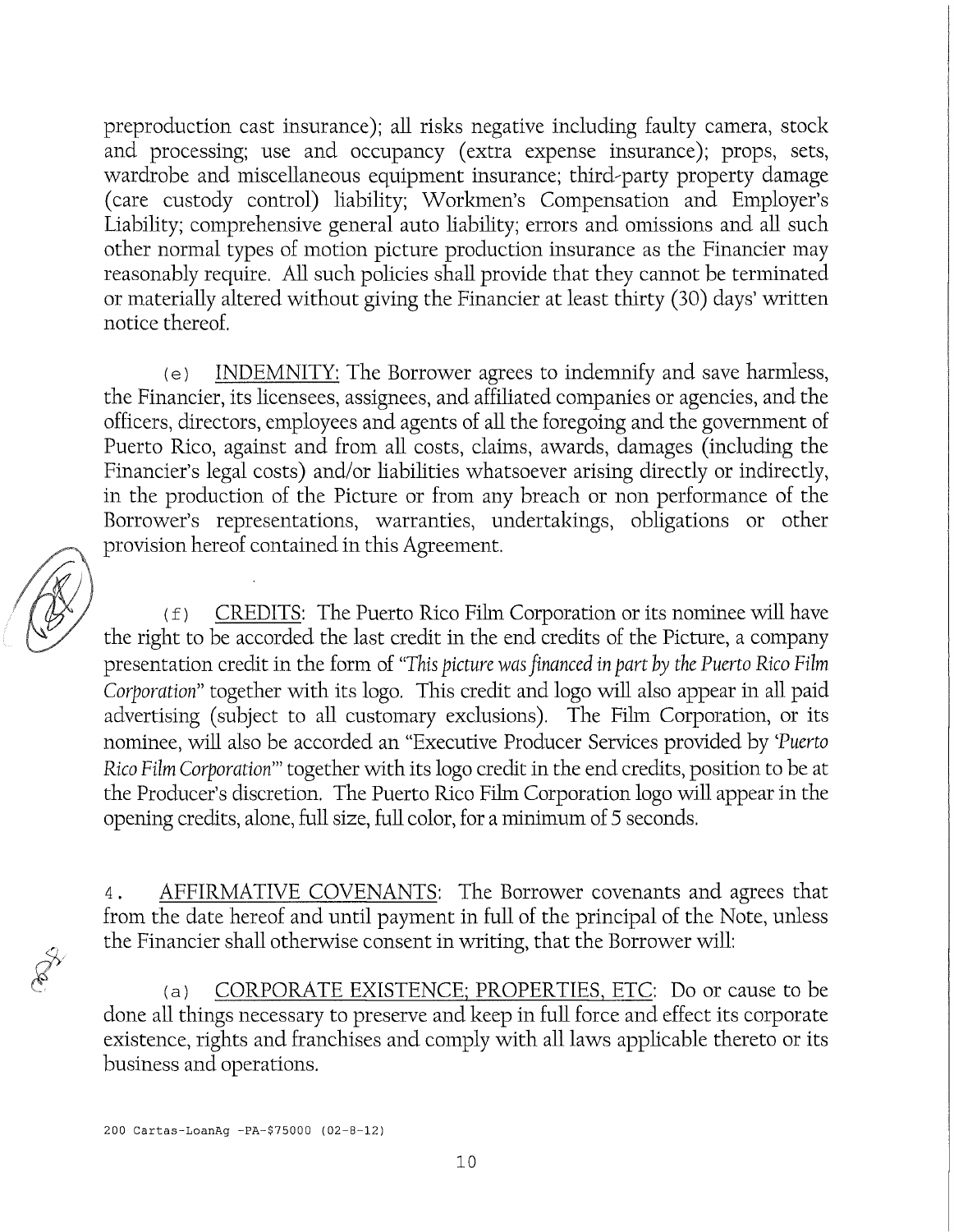(b) NOTICE OF MATERIAL EVENTS: Promptly give notice in writing to the Financier of any action or event which, in the reasonable judgment of the Borrower, exercised in good faith, might materially and adversely affect the repayment of the Loan.

(c) NOTICE OF LITIGATION: Promptly give notice in writing to the Financier of all litigation or other proceedings commenced on and after the date of this Loan Agreement (including, without limitation, any proceedings relating to the assessment or collection of taxes, imposts or duties), affecting the Borrower or the Collateral, and furnish to the Financier, from time to time, as and when requested by the Financier in writing, all information concerning the status of any such litigation or other proceeding, and furnish to the Financier, from time to time, all information concerning the status of any such controversy, claim, suit or other proceedings.

(d) INSURANCE: Maintain or cause to be maintained, without expense to the Financier, the insurance referred to ín Section 5, above, and such other customary insurance, all as the Financier may reasonably require, to be underwritten by insurance companies acceptable to the Financier. The Financier shall be named as a loss payee on all physical damage insurance and an additional insured on all other insurance to the extent provided for in Section 5, above. The Borrower shall furnish the Financier evidence satisfactory to the Financier of such insurance.

(e) COMPLETION OBLIGATION: (i) Perform each and all the material covenants, representations and warranties on its part to be performed hereunder and all other agreements material to the Picture.

 $(f)$  STATEMENTS; REPORTS, ETC: Borrower is obliged and compels to submit to Financier the following Statements and Reports until the Loan is paid in full:

- (i) Quarterly statement of income and expenses pertaining to distribution of the Picture.
- $(i i)$  Bimonthly statements of income and expenses for the first four  $(4)$ months of the Pícture's theatrical reléase in any market and for every market.

200 Cartas-LoanAg -PA-\$75000 (02-8-12)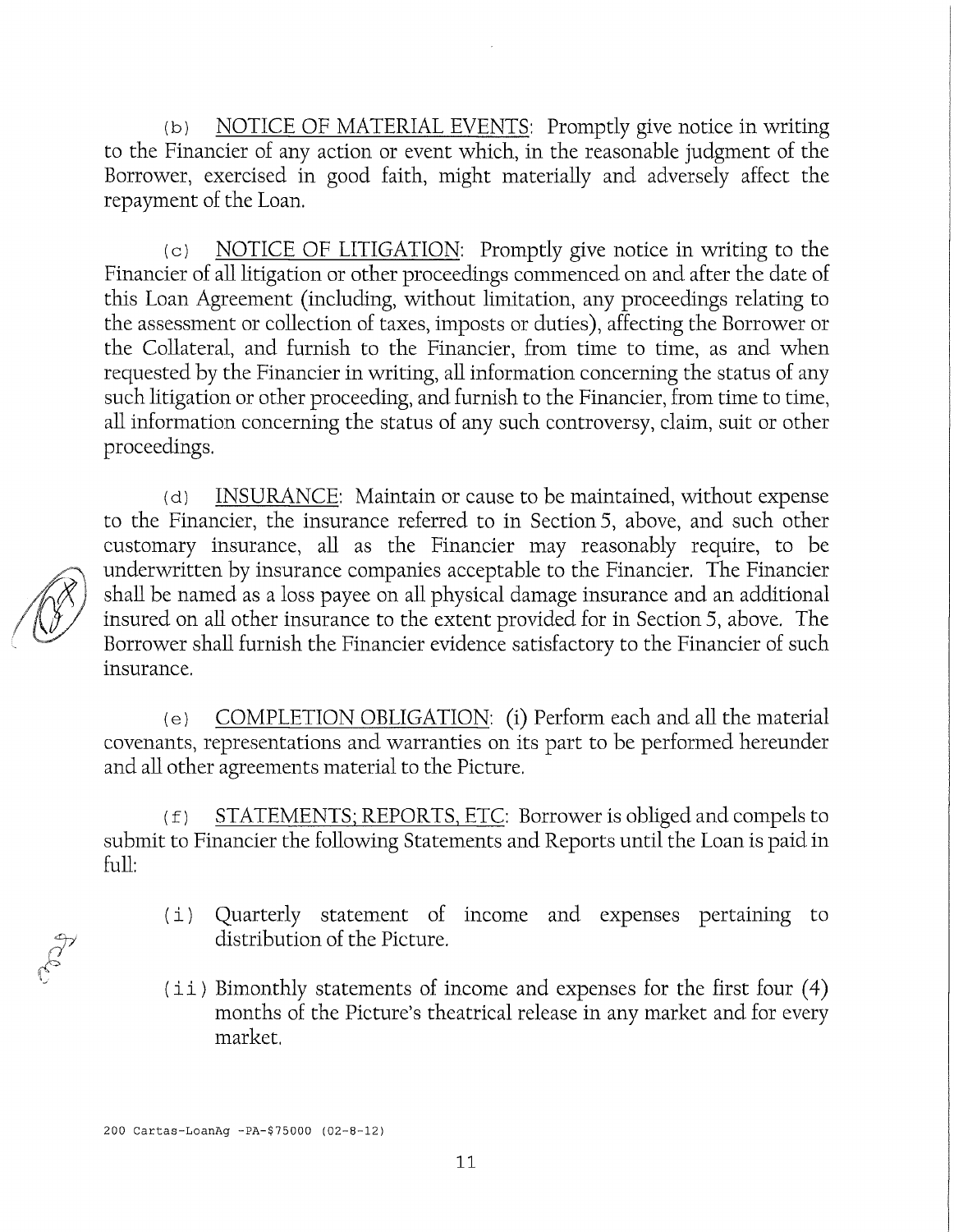- (iii) Annual financial statement of the Picture, audited by a certified public accountant duly authorized to practíce such profession in Puerto Rico.
- $(iv)$  Annual financial statement of Borrower, audited by a certified public accountant duly authorized to practice such profession in Puerto Rico.

(g) FURTHER ASSURANCES: Upon the request of the Financier, duly execute and deliver and record or file in any public registry, or cause to be duly executed and delivered and so recorded or filed at the cost and expense of the Borrower, as the case may be, such further instruments as may be necessary, proper or desirable, ín the solé reasonable judgment of the Financier, to carry out the provisions and purposes of this Loan Agreement or the Loan Documents and do all things necessary to preserve the security interests of the Financier under the Loan Documents.

(h) ACCESS: At all times permit the Financier to review rushes, rough cuts, screeners, and any other materials requested by the Financier relating to the production of the Picture.

(i) NOTIFICATION OF CHANGES: Borrower shall notify Financier and/or within fifteen days (15) of any change in production related to changes ín the director, producer, photography director, cast or executive producer.

(j) PICTURE LAUNCH EVENT: Borrower shall allow a representative of Financier access to and participation in all organizational processes, conferences or meetings regarding the market launch of the Picture and such representative shah be entitled to contribute ideas or suggestions to ensure the successful market launch of the Picture.

5. NEGATIVE COVENANTS: The Borrower covenants and agrees that from the date hereof and until payment in full of the principal due hereunder, whether or not represented by a Note, unless the Financier shah otherwise consent in writing, the Borrower will not, either directly or indirectly:

(a) PROHIBITION OF AMENDMENTS OR WAIVERS: Amend, alter or modify, or cause to or suffer any amendment, alteration or modification of any film license agreement, any pay television/syndication exploitation agreement, any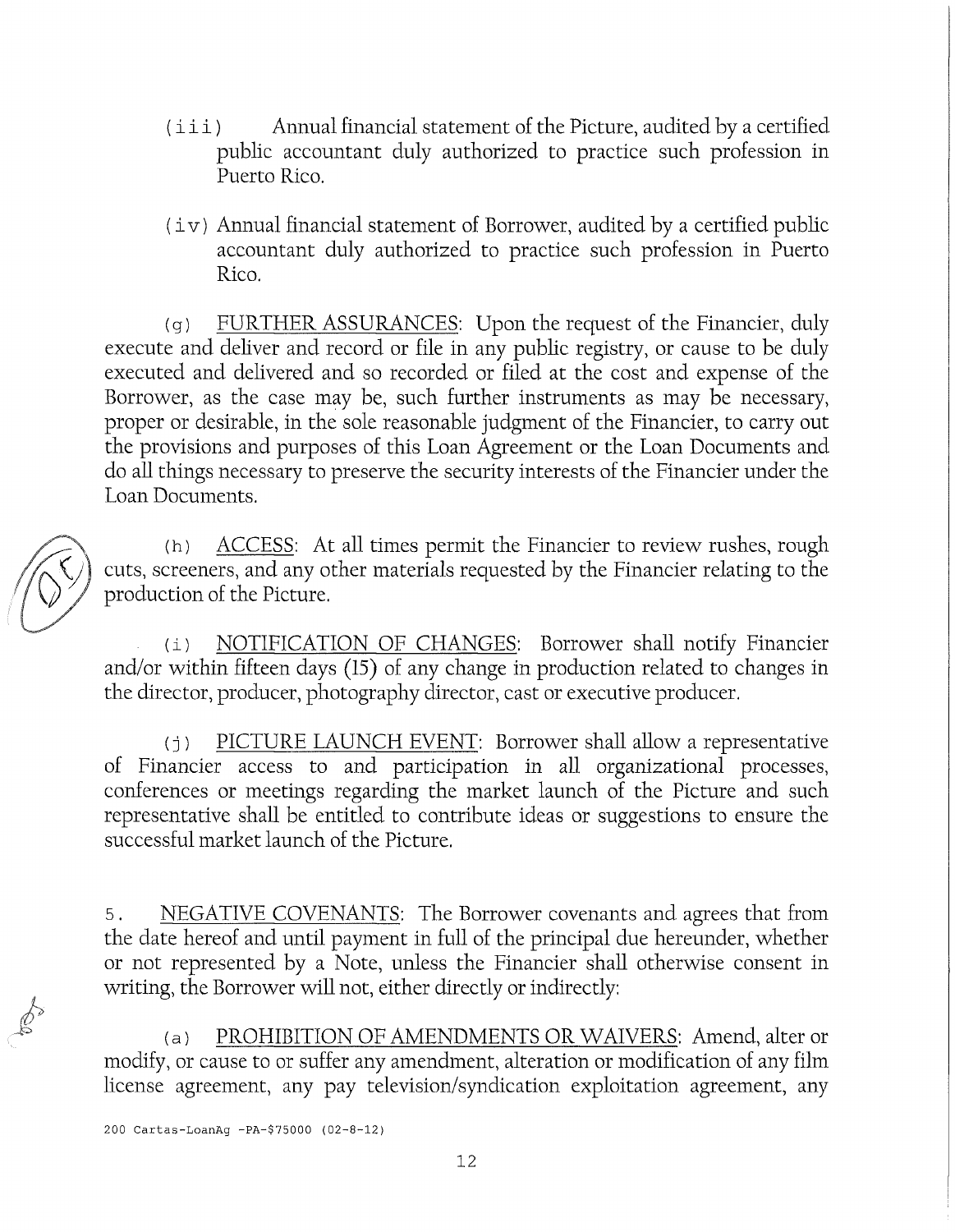distribution agreement, so as to materially adversely affect the Financier's repayment rights under this Loan Agreement without the Financier's written consent, or waive (by agreement, action or inaction) any material rights under any agreements, so as to adversely affect the Financier's repayment rights hereunder.

(c) SALE OF ASSETS; CONSOLIDATION; MERGER, ETC.: The Borrower will not (i) sell, lease, transfer or otherwise dispose of all or a substantial part of its properties and assets, or (ii) change its corporate name or trade name without giving prior written notice of at least sixty  $(60)$  days of such event to the Financier,

#### 6. DEFAULTS:

(a) EVENTS OF DEFAULT: Any of the following events are herein called "Events of Default":

(i) Borrower's failure to make any payment due and payable hereunder for a period of sixty (60) consecutive calendar days after the lapse of the due date for such payment hereunder;

(ii) Any representation or warranty made herein, ín the Loan Documents, or any other agreement or instrument between the parties hereto relating to this transaction proving to be false, incorrect, or misleading in any material respect;

(íii) Any report, certificate, financial statement or other instrument furnished in connection with this Loan Agreement, and the Loan Documents, the borrowings hereunder proving to be false or misleading in any material respect;

(iv) Default in the payment of principal on the Loan hereunder, as and when due and payable; default in the due observance or performance of any material covenant, condition, representation, warranty or agreement on the part of the Borrower to be observed or performed pursuant to the terms of this Loan Agreement, the Note or any other agreement or instrument between the parties hereto relating to this transaction;

(v) The Borrower (A) applying for or consenting to the appoíntment of a receiver, trustee or liquidator (or equivalent under applicable law), of the Borrower, or all or substantially all of its respective

200 Cartas-LoanAg -PA-\$75000 (02-8-12)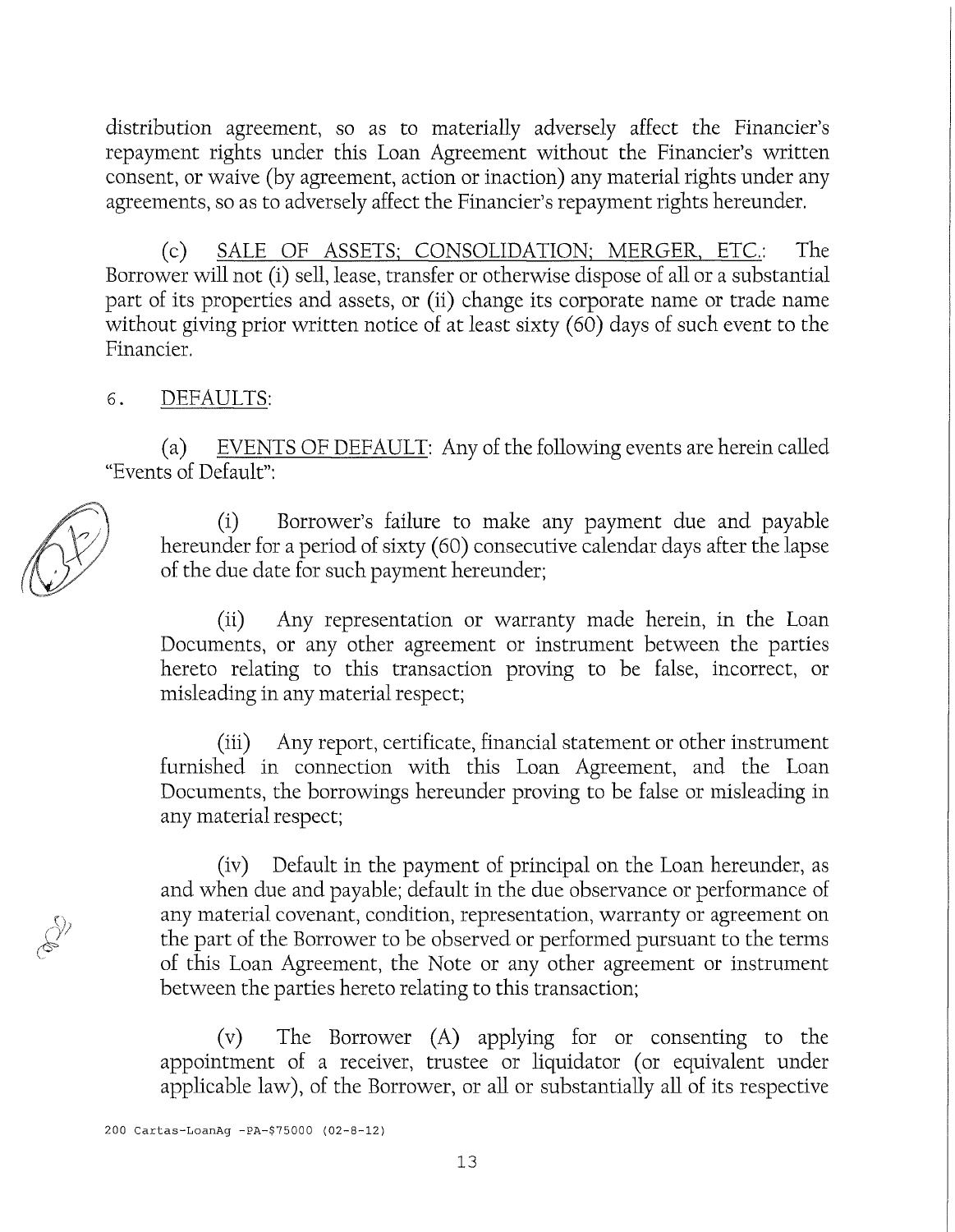properties or assets, (B) admitting in writing its inability to pay its debts as they mature, (C) making a general assígnment for the benefit of creditors, (D) being adjudicated a bankrupt or' insolvent, or (E) filing a vohmtary petition in bankruptcy, or a petition or an answer-seeking reorganization or an arrangement with creditors or taking advantage of any bankruptcy, reorganization, insolvency, readjustments of debt, dissolution or liquidation law or statute, or an answer admitting the material allegations of a petition filed against it in any proceeding under any such law or if corporate action shall be taken by the Borrower for the purpose of affecting any of the foregoing;

(vi) An order, judgment or decree being entered, without the application, approval or consent of the Borrower by any court of competent jurísdictíon, approving a petition seeking reorganization of the Borrower or of ah or a substantial part of the properties or assets of the Borrower, or appointing a receiver, trustee or liquidator of the Borrower and such order, judgment or decree contínuing unstayed and in effect for any period of sixty (60) days;

(vií) A claim being made by any governmental or taxing authority or any prívate party for the payment of money in excess of \$50,000 against the Borrower, pursuant to which said claimant has perfected the right to take possession of the property of the Borrower by attachment, garnishment, execution, lien, levy or any proceedings of a similar nature, and which proceedings have not been stayed or set asíde by the posting of a bond or otherwise for a period of thírty (30) days from the date of perfectíng thereof;

(viii) Any other occurrence, act or failure on the part of the Borrower which under applicable law constitutes a material breach of this Loan Agreement, the Loan Documents, or any other agreement or instrument between the parties hereto.

(b) REMEDY ON DEFAULT: In the case of the happening of an Event of Default which, if curable, remains uncured for a period of fifteen (15) days (unless a longer period is specifically designated above) from the date on which the Borrower fírst is on notice thereof (whether by notice from the Financier or otherwise) then, at any time thereafter during the continuance of any such event, the Financier may, by written notice to the Borrower, declare all of the then outstanding portion of the Loan immediately due and payable and all costs in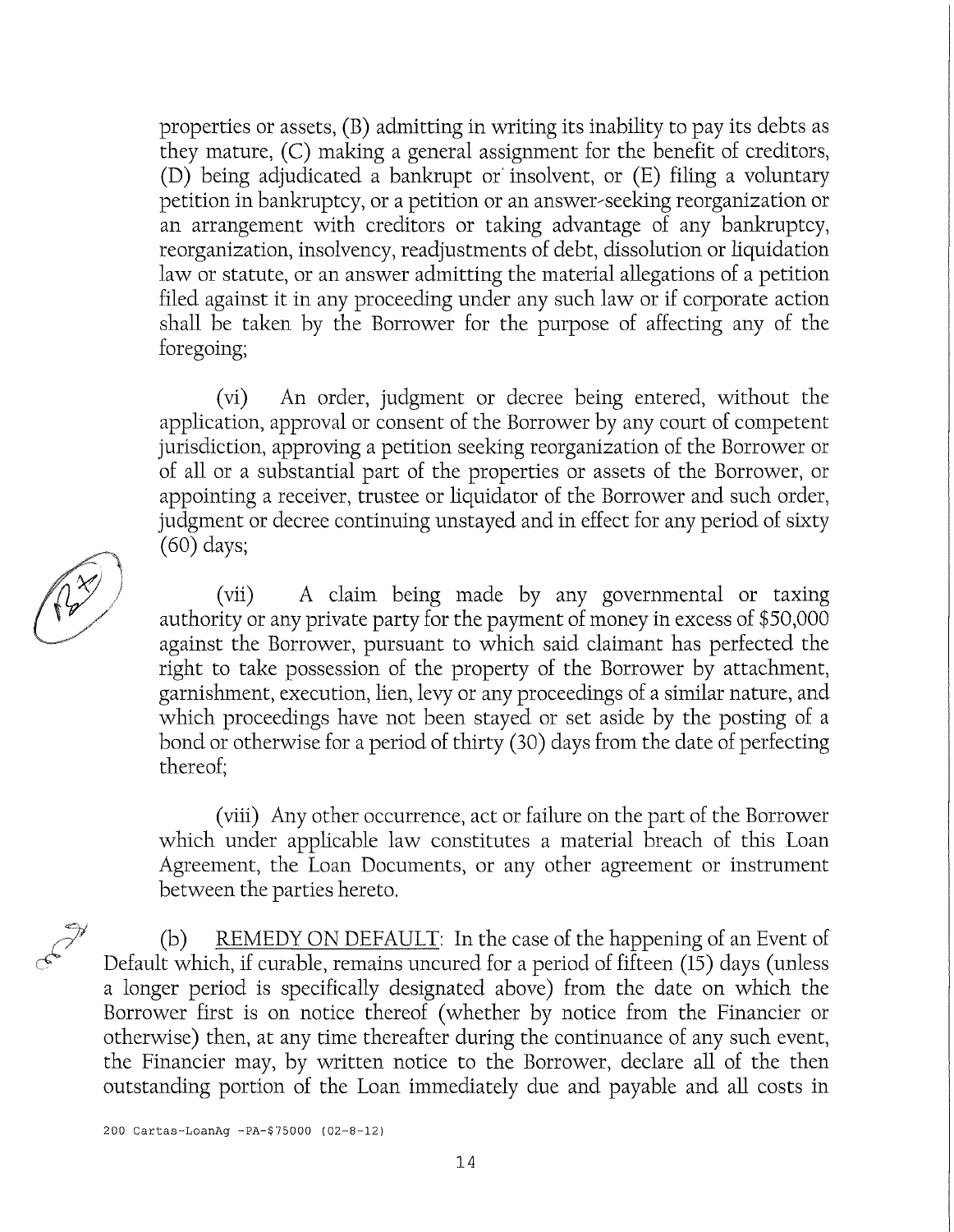connection therewith and/or pursue any remedies available herein or under apphcable law to the Financier, including but not limited to the execution of any collateral for the Loan.

## 7. [INTENTIONALLY OMITTED]

8. NOTICES: Any notice shall be conclusively deemed to have been received by a party hereto and be effective: (i) on the third day after which it is deposited with the United States mail, registered or certified, return receipt requested (postage prepaid), or (ii) on the same day it is transmitted by facsimile (with proof of receipt and a copy by regular U.S, Mail), or (iii) on the same day it is transmitted by electroníc mail (with proof of receipt and a copy by regular U.S. Mail), addressed to such party at such address or such other address as any of them may later desígnate by written notice:

 $(a)$ If to the Financier, at

> Mariella Pérez Serrano Executive Director Puerto Rico Film Corporation P.O. Box 362350 San Juan, PR 00936-2350. Fax Number: 787-756-5706 Email: mperez@puertoricofilm.com

(b) If to the Borrower, at

Bruno Irizarry Torres Vanguardia Films, LLC *Cl* Sgto. Medina #390, #6 Hato Rey, PR 00918 EMAIL: bruno@vanguardiafilms.com

## 9. SURVIVAL OF COVENANTS, AGREEMENT, REPRESENTATIONS AND WARRANTIES: All covenants, agreements, representations and warranties made

200 Cartas-LoanAg -PA-\$75000 (02-8-12)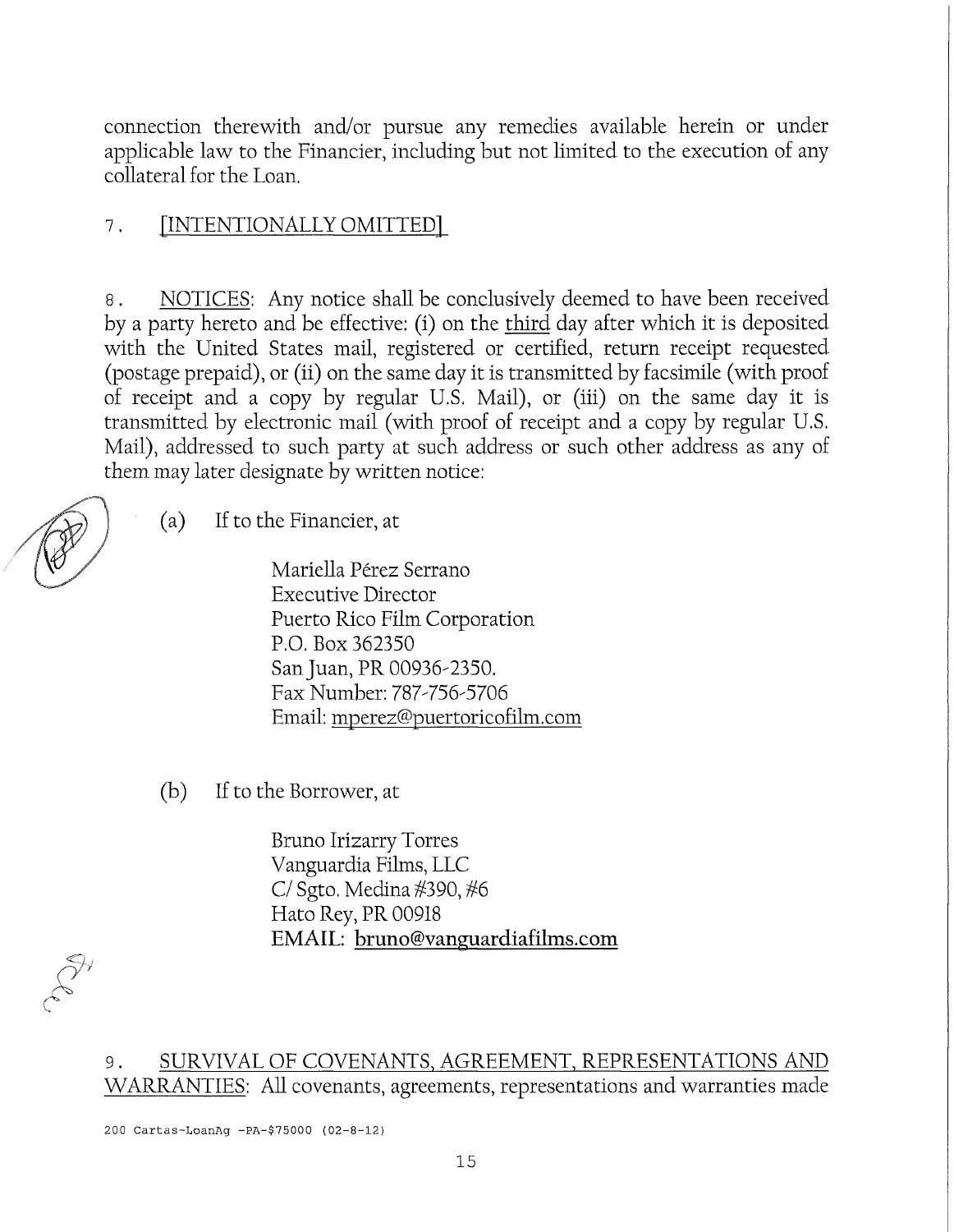herein and in the Certificates dehvered pursuant hereto and in the Loan Documents shall survive the making by the Financier of the Loan and the execution and delivery to the Financier of the Note and shall continue in full force and effect so long as the Loan, or any interest, cost, or other payment obligations set forth herein are outstanding and unpaid.

10. SUCCESSORS AND ASSIGNS: Whenever in this Loan Agreement any of the parties hereto are referred to, such reference shah be deemed to include the successors and assigns of such party, and all covenants, promises and agreements by or on behalf of the Borrower which are contained in this Loan Agreement or the Loan Documents shall bind the successors and assigns of the Borrower and shall ínure to the benefit of the successors and assigns of the Financier.

11. GOVERNING LAW: This Loan, the Note, and any other agreement or instrument between the parties hereto relating to this transaction shall be construed in accordance with and governed by and enforced in accordance with the laws of Puerto Rico and the Borrower hereby consents to the jurisdiction of all courts (whether State or Federal) in Puerto Rico.

12. WAIVER: Neither any failure ñor any delay on the part of the Financier, in exercising any right, power or privilege hereunder, or under the Note shall operate as a waiver thereof, nor shall a single or partial exercise thereof preclude any other or further exercise of any right power or privilege.

13. AMENDMENT: No modification, amendment, or waiver of any provisión of this Loan Agreement, or the Note, ñor consent to any departure by the Borrower therefrom, shall in any event be effective unless the same shall be in writing and signed by the Financier, and then such waiver or consent shah be effective only in the specific instance and for the purpose for which given. No notice to or demand on the Borrower in any case shah entitle the Borrower to any other or further notice or demand in the same, similar or other circumstances.

14. SEVERABILITY: In case any one or more of the provisions contained in this Loan Agreement, or in the Note, should be invalid, illegal or unenforceable in any respect, the valídity, legalíty and enforceability of the remaíning provisions contained herein and therein shall not in any way be affected or impaired thereby.

15. COUNTERPART EXECUTION: This Loan Agreement may be executed in two or more counterparts, each of which shall constitute an original, but when taken together shall constitute but one agreement.

200 Cartas-LoanAg -PA-\$75000 (02-8-12)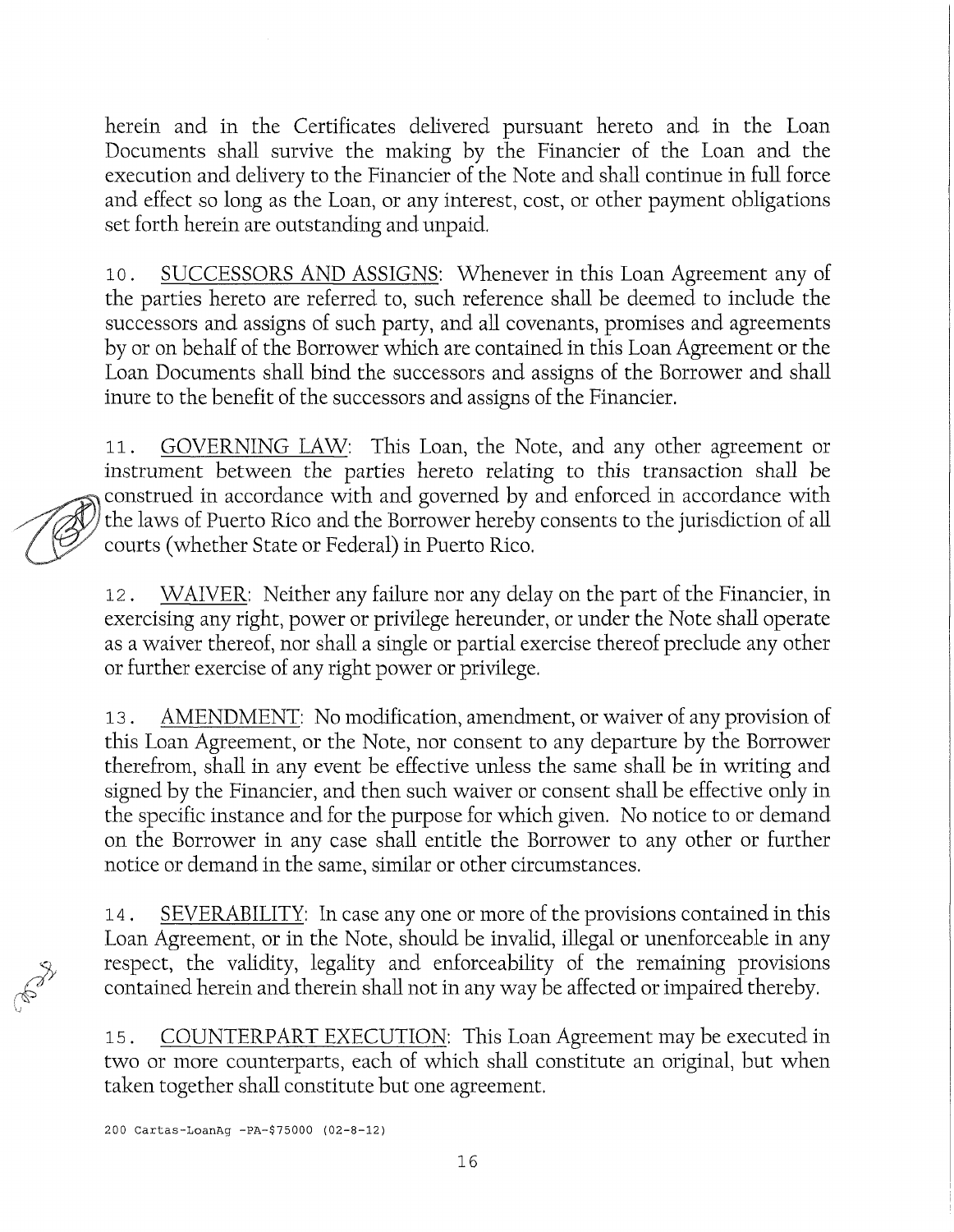16. ADDITIONAL DOCUMENTS: Each of the parties hereto agrees to execute any additional documents which may be required or be desirable to fuhy effectuate the purposes and intents of this agreement or to carry out the obhgations of the parties hereunder, provided that they are not inconsistent with the provisions of this agreement.

Borrower has delivered at the moment of signing this contract to the Financier the following documents on its behalf and on behalf of all owners, partners, directors or shareholders:

- 1. Certification of filing of Income Tax Return for the past 5 years issued by the Department of Treasury of Puerto Rico.
- 2. Certification of Debt issued by the Department of Treasury of Puerto Rico.
- 3. Certification of debt for real property issued by the Center of Collections for Municipal Income (CRIM by its acronym in Spanish).
- 4. Certifícation of debt for concept of unemployment, temporary incapacity and social security for drivers issued by the Department of Labor and Human Resources of Puerto Rico.
- 5. Borrower shall also file original of its Certificate of Organization and Certifícate of existence issued by the Department of State of Puerto Rico.
- 6. Certification of debt for concept of municipal patents for industry commerce and services.

IN WITNESS WHEREOF, the parties have executed this agreement on this 8thday of February 2012.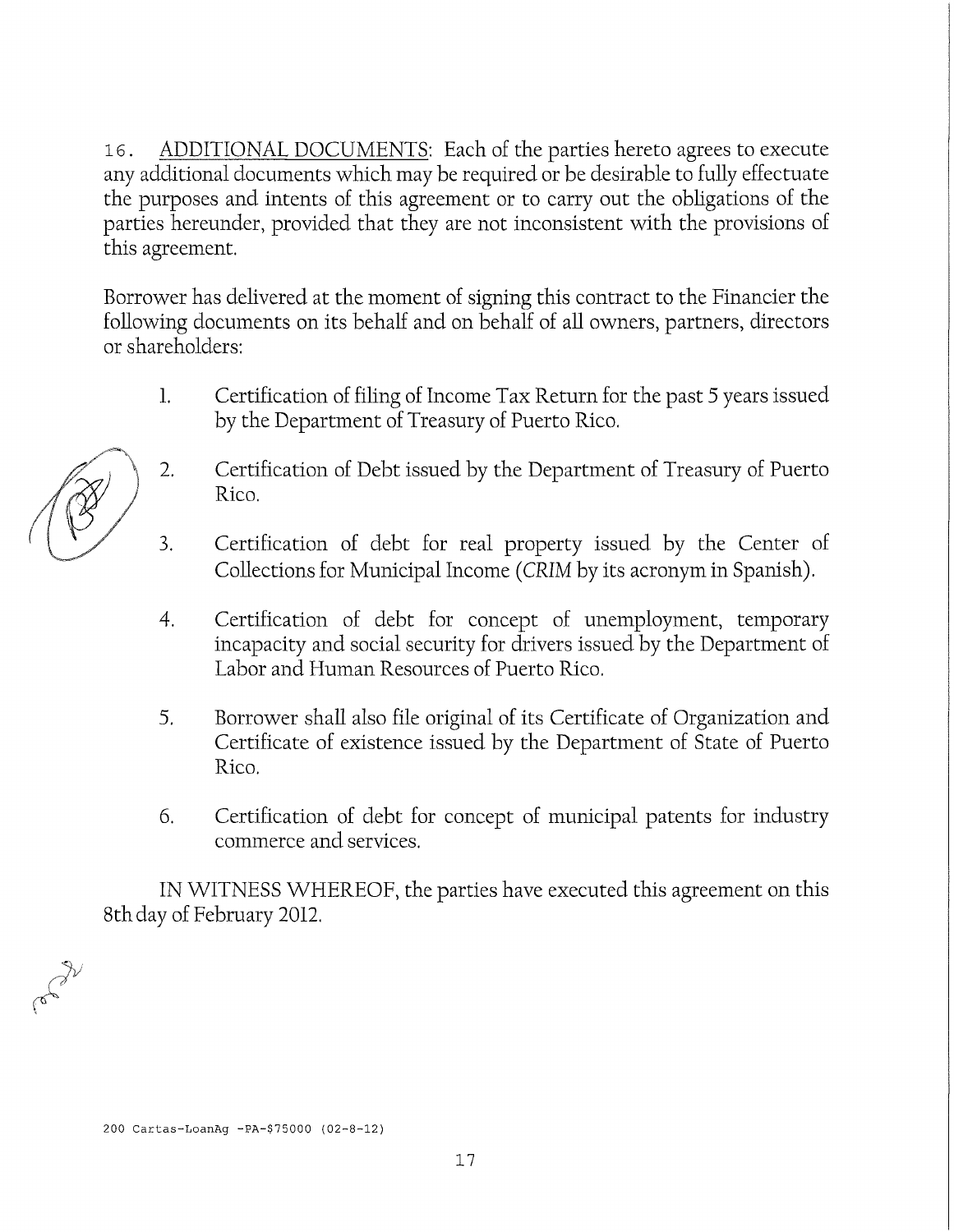BORROWER: 200 Cartas Films, LLC By: Vanguardia FILMS, LLC



By: Bruno Irizarry Torres

LENDER:

Puerto Rico Film Corporation

Bv: Mariella Pérez Serrano Executive Director

Affidavit number: 6650

Acknowledged and subscribed to before me by Mariella Pérez Serrano, as Executive Director of Puerto Rico Film Corporation, of legal age, married, executive and resident of San Juan, Puerto Rico and by Bruno Irizarry Torres, of legal age, married, executive and resident of San Juan, Puerto Rico, in his capacity as Presídent of Vanguardia Films, LLC, managing partner of 200 Cartas Films, LLC., both personally known to me, in San Juan, Puerto Rico this 8th day of February 2012.



NOTARY PUBLIC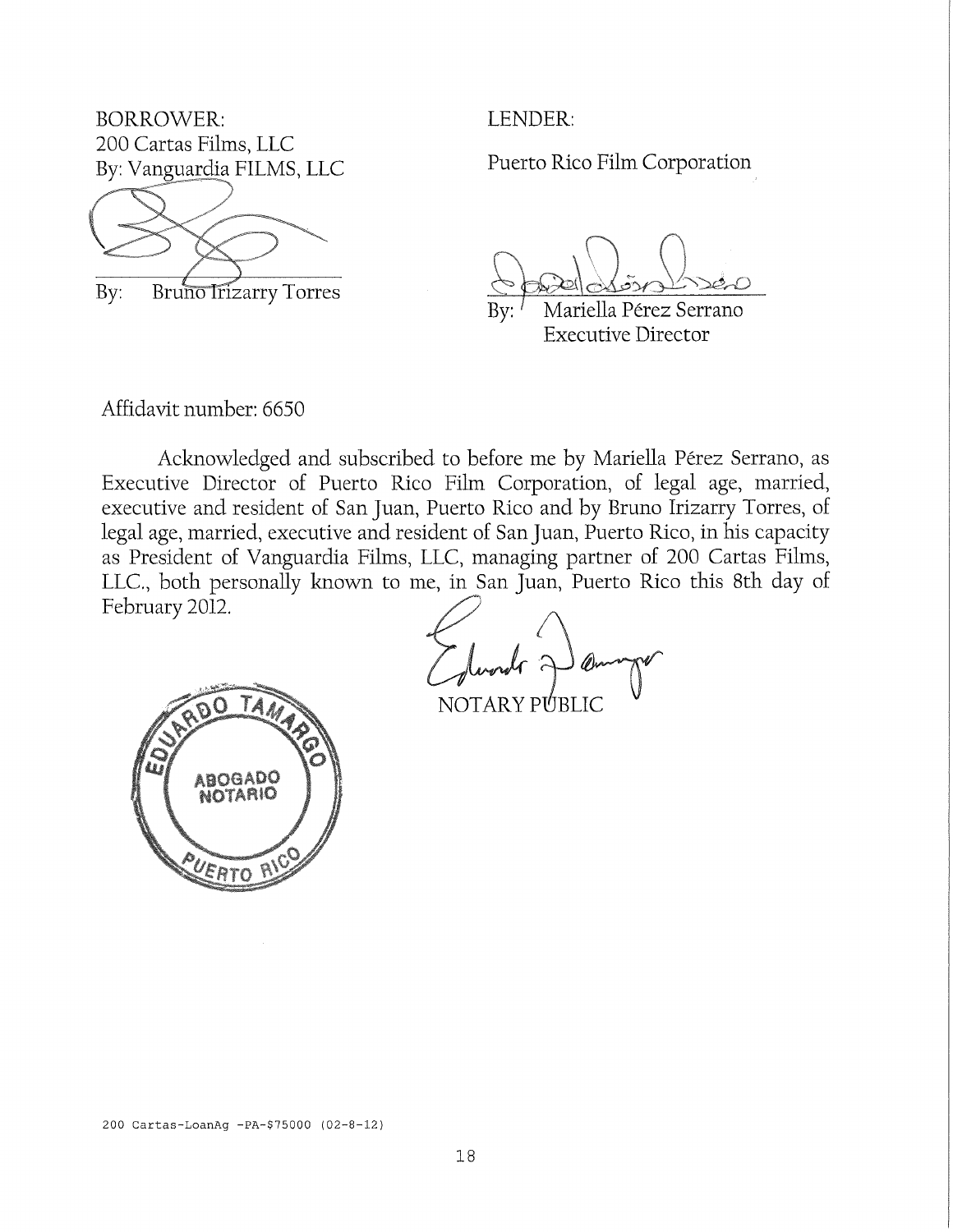## SCHEDULE 3.1 TO 200 CARTAS FILMS LLC LOAN AGREEMENT

# P&A EXPENSES

| <b>Deliverables</b>                                                                                                                                                                                                                                  | <i>Delivery or</i>                                           | Disbursement                                                              |
|------------------------------------------------------------------------------------------------------------------------------------------------------------------------------------------------------------------------------------------------------|--------------------------------------------------------------|---------------------------------------------------------------------------|
|                                                                                                                                                                                                                                                      | Due Date                                                     | Amount                                                                    |
| Evidence of $P \& A$ Expenses<br>payments by Borrower, or on its<br>behalf, up to $02/$ /12, including<br>an expense report therefor. (by<br>presenting evidence of production<br>cost overage)                                                      | 02/11/12                                                     | \$25,000.00                                                               |
| Evidence of P & A Expenses                                                                                                                                                                                                                           | 03/04/12                                                     |                                                                           |
| payments by Borrower, or on its<br>behalf, up to 03/_/12, including all<br>disbursements for<br>copies,<br>marketing and Picture premiere.<br>Must include a complete expense<br>report therefor. (prints and<br>advertising cost, budget and plan.) |                                                              | \$25,000.00                                                               |
| Evidence of P & A Expenses                                                                                                                                                                                                                           | 03/25/12                                                     |                                                                           |
| payments by Borrower or on its<br>behalf, including launch Picture<br>launch event expenses, up to<br>03/ /12, amounting to, at least<br>\$ 000. Must include a complete<br>expense report therefor. (Upon<br>release of the Film)                   |                                                              | \$25,000.00                                                               |
| Explanatory letter requesting<br>additional disbursements                                                                                                                                                                                            | Final Due or  <br>Delivery<br>shall  <br>date<br>be 04/20/12 | As determined by<br>Financier based<br>on Borrower's<br>letter requesting |

82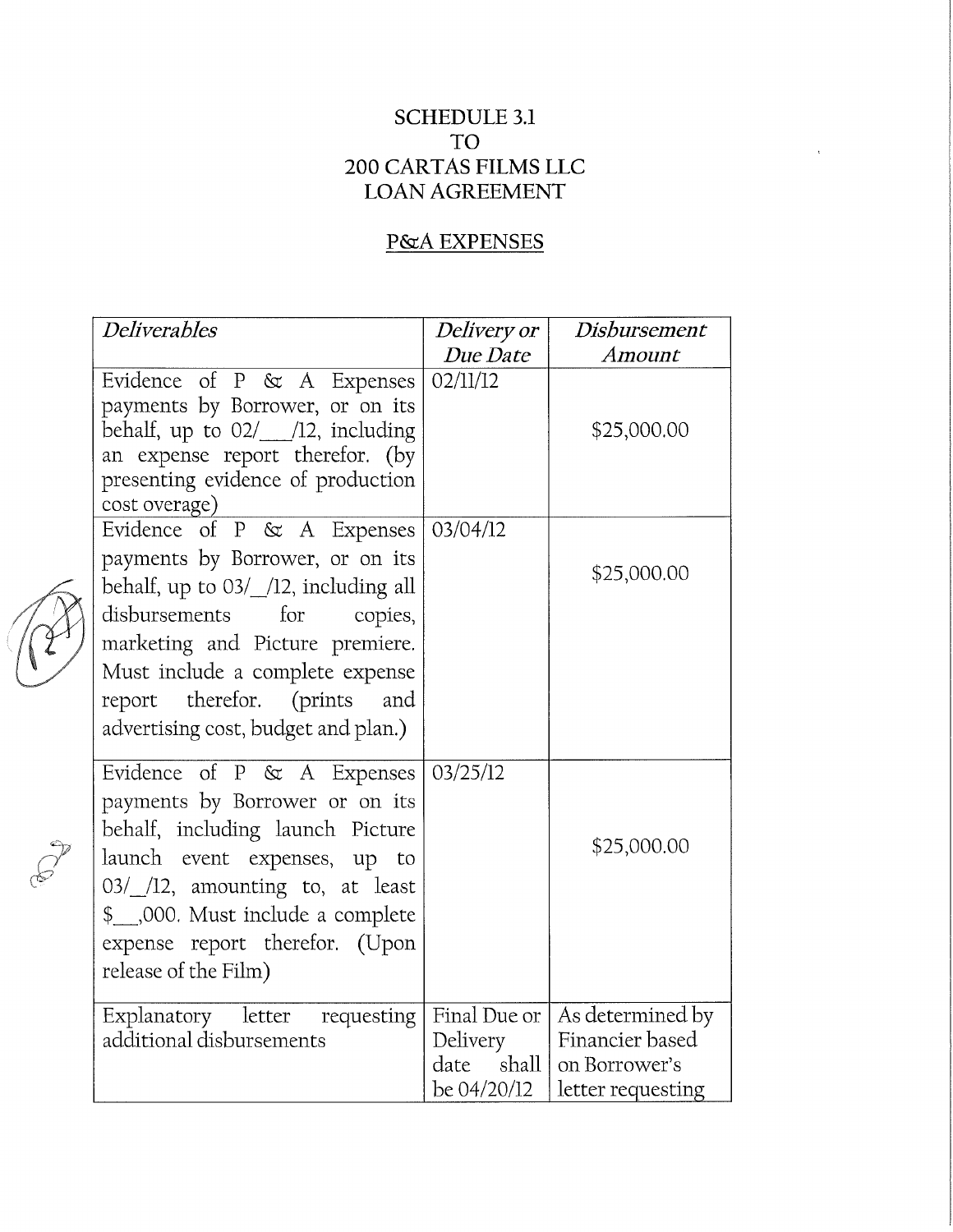| ______                                                               |
|----------------------------------------------------------------------|
| $\sim$ $\sim$ $\sim$<br>.<br>. Jackson<br><b>ULUNULULU</b><br>______ |
|                                                                      |

 $\hat{\mathcal{L}}_{\text{max}}$ 



Calgo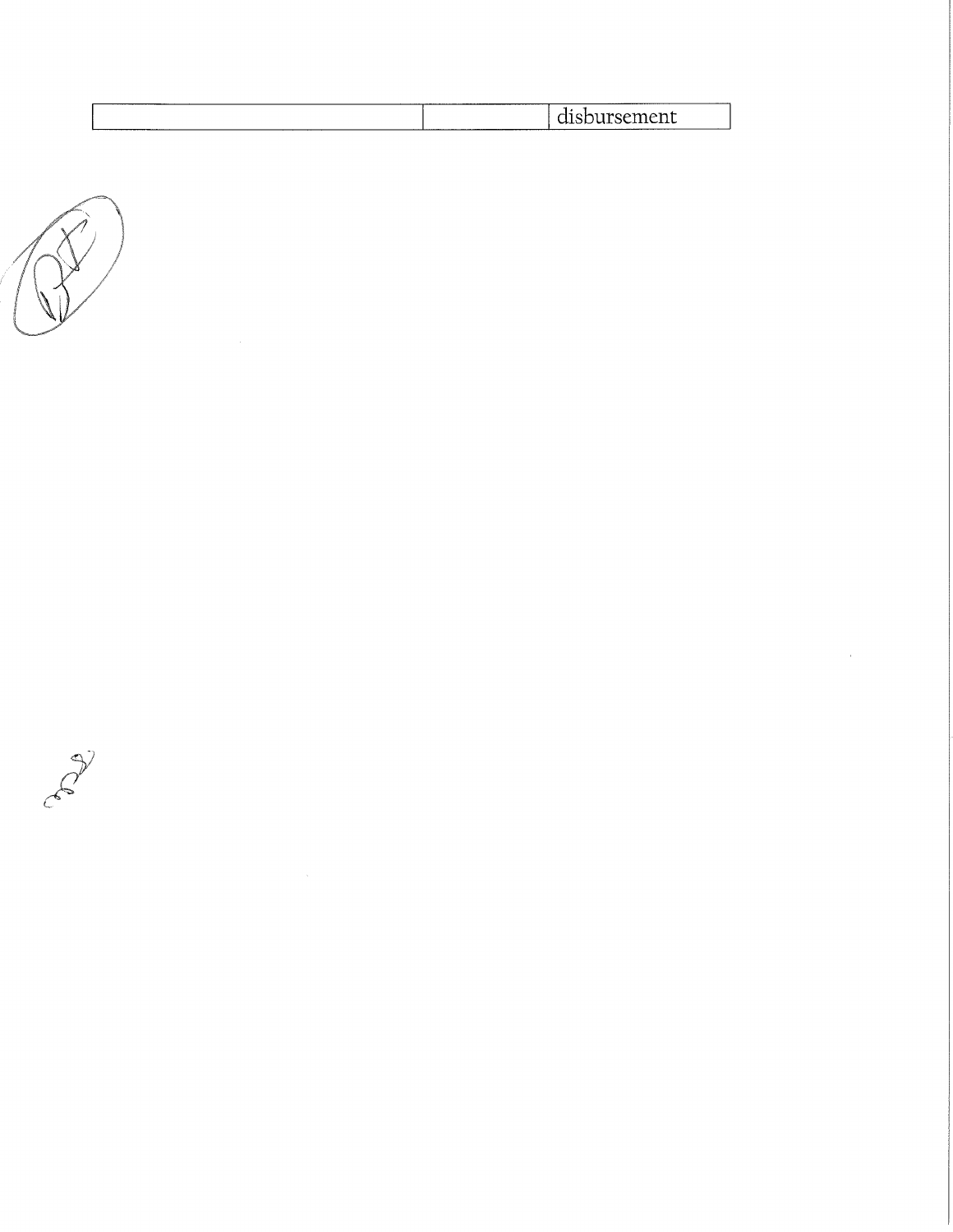# PROMISSORY NOGGEPORACION<sup>DE CINE</sup>

## 2012 FEB -8 PH *2-* 48

Amount: \$75,000.00

Date: February 8, 2012

FOR VALUE RECEIVED, the undersigned hereby promises to pay to the order of THE CORPORATION FOR THE DEVELOPMENT OF THE ARTS, SCIENCES AND CINEMATOGRAPHIC INDUSTRY OF PUERTO RICO (hereinafter referred to as the "PUERTO RICO FILM CORPORATION" or the "Financier"), at its principal offices ín San Juan, Puerto Rico, the principal sum of \$75,000.00 in lawful money of the United States of America. This Loan shall not bear interest. The maturity date of the entire Loan shall be 60 months from the date of the Loan Agreement.

Borrower shall make payments on the outstanding balance of principal of the Note from time to time, provided, however, that any and all amounts of principal owed under the Loan must be paid in fuh as set forth in the Loan Agreement.



The undersigned hereby agrees to pay an additional sum equal to ten percent (10%) of the unpaid principal hereof as a liquidated and agreed amount without necessity of further liquidation or approval by the Court to cover costs and expenses, including attorneys' fees and expenses, incurred by the holder of this Note in the event that the holder shall take recourse to judicial proceedings for the collection of any amount due hereunder and such sum shall be due and payable immediately upon the fíling of any such proceedings.

This Note has been issued pursuant to, and is entitled to, the guarantíes, benefits and security provided for by a Loan Agreement dated February 8, 2012 by and between the Financier and the undersigned. This Note is subject to prepayment and acceleration, all as provided in said Loan Agreement.

All capitalized terms not otherwise defined in this Note shall have the meaning ascribed to them in said Loan Agreement.

200 Cartas-PromNote(2.8.12) 1